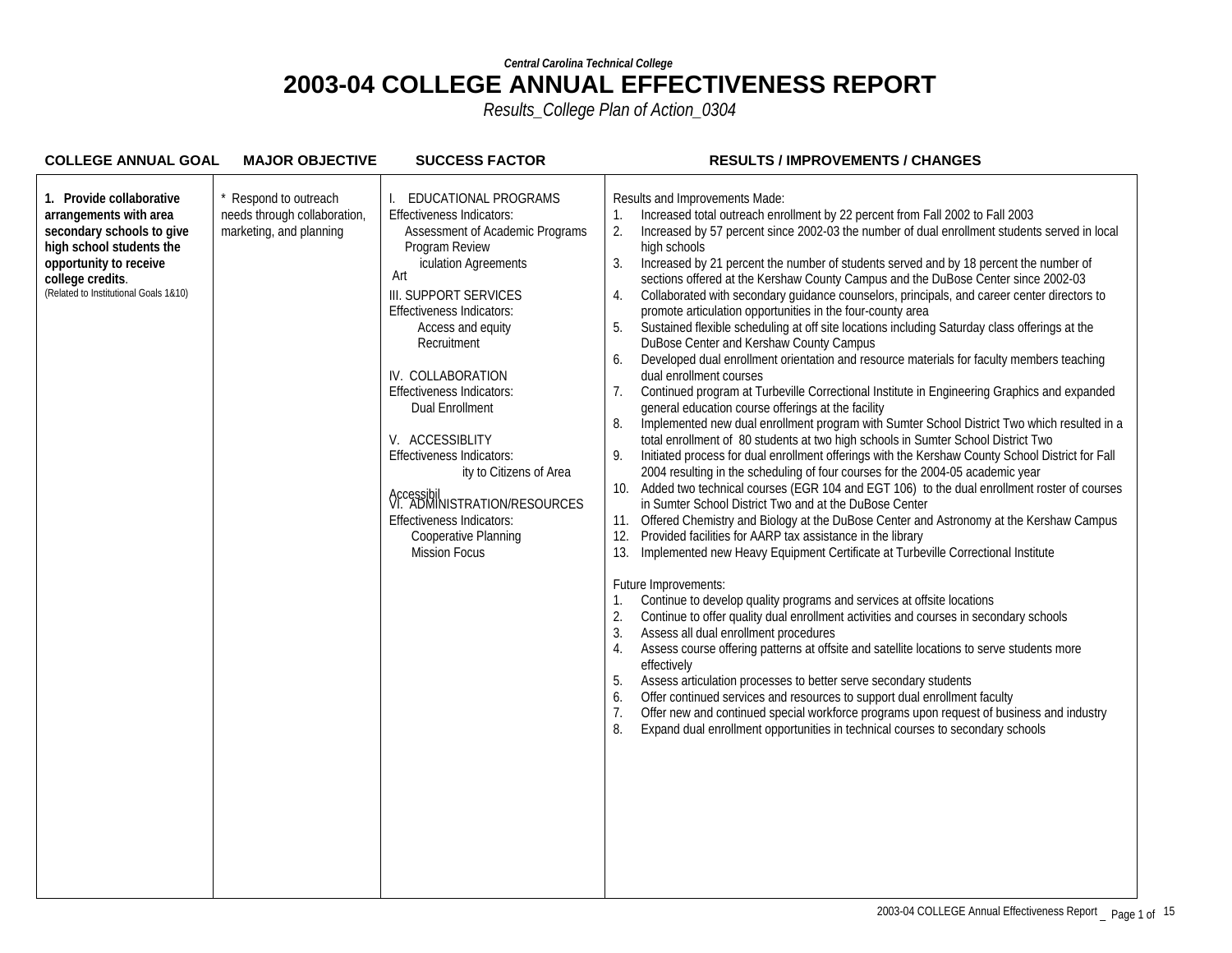| <b>COLLEGE ANNUAL GOAL</b>                                                                                                                                                                                                | <b>MAJOR OBJECTIVE</b>                                                                                                                                                                                                                                                                                                                                                                                                                       | <b>SUCCESS FACTOR</b>                                                                                                                                                                                                                                                                                                                                                                                                                                                                                                                                                                                                                                                                                                                                                                                                     | <b>RESULTS / IMPROVEMENTS / CHANGES</b>                                                                                                                                                                                                                                                                                                                                                                                                                                                                                                                                                                                                                                                                                                                                                                                                                                                                                                                                                                                                                                                                                                                                                                                                                                                                                                                                                                                                                                                                                                                                                                                                                                                                                                                                                                                                                                                                                                                                                                                                                                                                                                                                                                                                                                                                                                                                                                                                                                                                                                                                                          |
|---------------------------------------------------------------------------------------------------------------------------------------------------------------------------------------------------------------------------|----------------------------------------------------------------------------------------------------------------------------------------------------------------------------------------------------------------------------------------------------------------------------------------------------------------------------------------------------------------------------------------------------------------------------------------------|---------------------------------------------------------------------------------------------------------------------------------------------------------------------------------------------------------------------------------------------------------------------------------------------------------------------------------------------------------------------------------------------------------------------------------------------------------------------------------------------------------------------------------------------------------------------------------------------------------------------------------------------------------------------------------------------------------------------------------------------------------------------------------------------------------------------------|--------------------------------------------------------------------------------------------------------------------------------------------------------------------------------------------------------------------------------------------------------------------------------------------------------------------------------------------------------------------------------------------------------------------------------------------------------------------------------------------------------------------------------------------------------------------------------------------------------------------------------------------------------------------------------------------------------------------------------------------------------------------------------------------------------------------------------------------------------------------------------------------------------------------------------------------------------------------------------------------------------------------------------------------------------------------------------------------------------------------------------------------------------------------------------------------------------------------------------------------------------------------------------------------------------------------------------------------------------------------------------------------------------------------------------------------------------------------------------------------------------------------------------------------------------------------------------------------------------------------------------------------------------------------------------------------------------------------------------------------------------------------------------------------------------------------------------------------------------------------------------------------------------------------------------------------------------------------------------------------------------------------------------------------------------------------------------------------------------------------------------------------------------------------------------------------------------------------------------------------------------------------------------------------------------------------------------------------------------------------------------------------------------------------------------------------------------------------------------------------------------------------------------------------------------------------------------------------------|
| 2. Provide expanded<br>distributed learning course<br>offerings and alternative<br>scheduling opportunities to<br>improve service area access<br>to postsecondary education.<br>(Related to Institutional Goals 1, 8, 12) | Provide a comprehensive<br>distance education program<br>* Create and offer non-credit<br>open enrollment programs<br>and seminars to meet the<br>needs of business and<br>industry<br>Improve and enhance the<br>life of citizens of the service<br>area by offering a variety of<br>personal interest courses<br>Explore a variety of<br>delivery modes in order to<br>increase access of ETC<br>courses to environmental<br>professionals | EDUCATIONAL PROGRAMS<br><b>Effectiveness Indicators:</b><br>Assessment of Academic Programs<br>Program Review<br>II. STUDENT OUTCOMES<br><b>Effectiveness Indicators:</b><br><b>Retention Rates</b><br>III. SUPPORT SERVICES<br>Effectiveness Indicators:<br><b>Client Satisfaction</b><br>Quality of Programs and Services<br><b>Access and Equity</b><br>ibrary Resources and Services<br>L Marketing<br>IV. COLLABORATION<br><b>Effectiveness Indicators:</b><br>Community Outreach<br>Support of Economic Development<br>V. ACCESSIBILITY<br><b>Effectiveness Indicators:</b><br>Accessibility to Citizens of Area<br><b>Outreach Locations/Services</b><br>VI. ADMINISTRATION/RESOURCES<br><b>Effectiveness Indicators:</b><br>Facility Development/Use<br>Development and Use of Technology<br>Cooperative Planning | Results and Improvements Made:<br>Expanded distance education course offerings since 2002-03 by 20 percent in sections offered<br>1.<br>and by 14 percent in number of students served<br>2.<br>Maintained focus group of faculty to develop online courses for each upcoming semester to<br>expand offerings where appropriate<br>Evaluated the effectiveness of distance course offerings through online evaluations shared with<br>3.<br>faculty and supervisors for continuous improvement<br>Provided extensive and systematic training for distance education faculty members for<br>4.<br>development and delivery of distance courses<br>Delivered distance courses in the Health Sciences curriculum through the Tandberg equipment<br>connection to Building 600 and the DuBose Center simultaneously resulting in service to 72<br>students concurrently<br>6.<br>Utilized "Distance Learning Guidelines" for the development and delivery of online courses,<br>compensation, loading, and release time for full-time faculty members<br>7.<br>Maintained the distance education training and resource room for faculty and students<br>8.<br>Developed "Quality Standards" for online courses and utilized these standards in evaluating<br>online courses<br>9.<br>Identified equipment needs and procured new computers for faculty teaching online courses<br>Developed "Online Learning Assessment" to help students and advisors assess student skills<br>10.<br>for taking online courses<br>Marketed online courses by listing them in the semester schedule and newspaper ads; created<br>11.<br>a flyer for distribution to area business and industry promoting the convenience of online<br>courses<br>Provided orientation for students enrolled in distance courses at Main Campus and outreach<br>12.<br>locations each semester<br>Provided technical support for students and faculty using WebCT, e-mail, and telephone<br>13.<br>Maintained a retention rate of 80 percent in online courses<br>14.<br>15.<br>Delivered an online Electronics course<br>16.<br>Provided funding to faculty through Perkins to develop and deliver distance courses<br>17.<br>Offered over 250 ED-to-Go non-credit courses<br>18.<br>Utilized regional facilities to offer non-credit personal interest courses in each county of the<br>College's service area in three consecutive terms<br>Increased efforts by Continuing Education to collaborate with AMT, Adult Ed, SCMEP, Special<br>19.<br>Schools, and CCTC Community Outreach to increase non-credit outreach offerings |
|                                                                                                                                                                                                                           |                                                                                                                                                                                                                                                                                                                                                                                                                                              |                                                                                                                                                                                                                                                                                                                                                                                                                                                                                                                                                                                                                                                                                                                                                                                                                           | Future Improvements:<br>Continue to assess the number of distance courses and expand course offerings where<br>appropriate<br>2.<br>Review results of distance education course evaluations and improve instruction<br>3.<br>Continue to schedule regular training opportunities for distance education faculty members<br>Review and revise Distance Education Guidelines for relevancy and maintain quality standards<br>4.<br>for distance education delivery<br>Continue systematic equipment purchases and upgrades for distance facilities<br>5.                                                                                                                                                                                                                                                                                                                                                                                                                                                                                                                                                                                                                                                                                                                                                                                                                                                                                                                                                                                                                                                                                                                                                                                                                                                                                                                                                                                                                                                                                                                                                                                                                                                                                                                                                                                                                                                                                                                                                                                                                                           |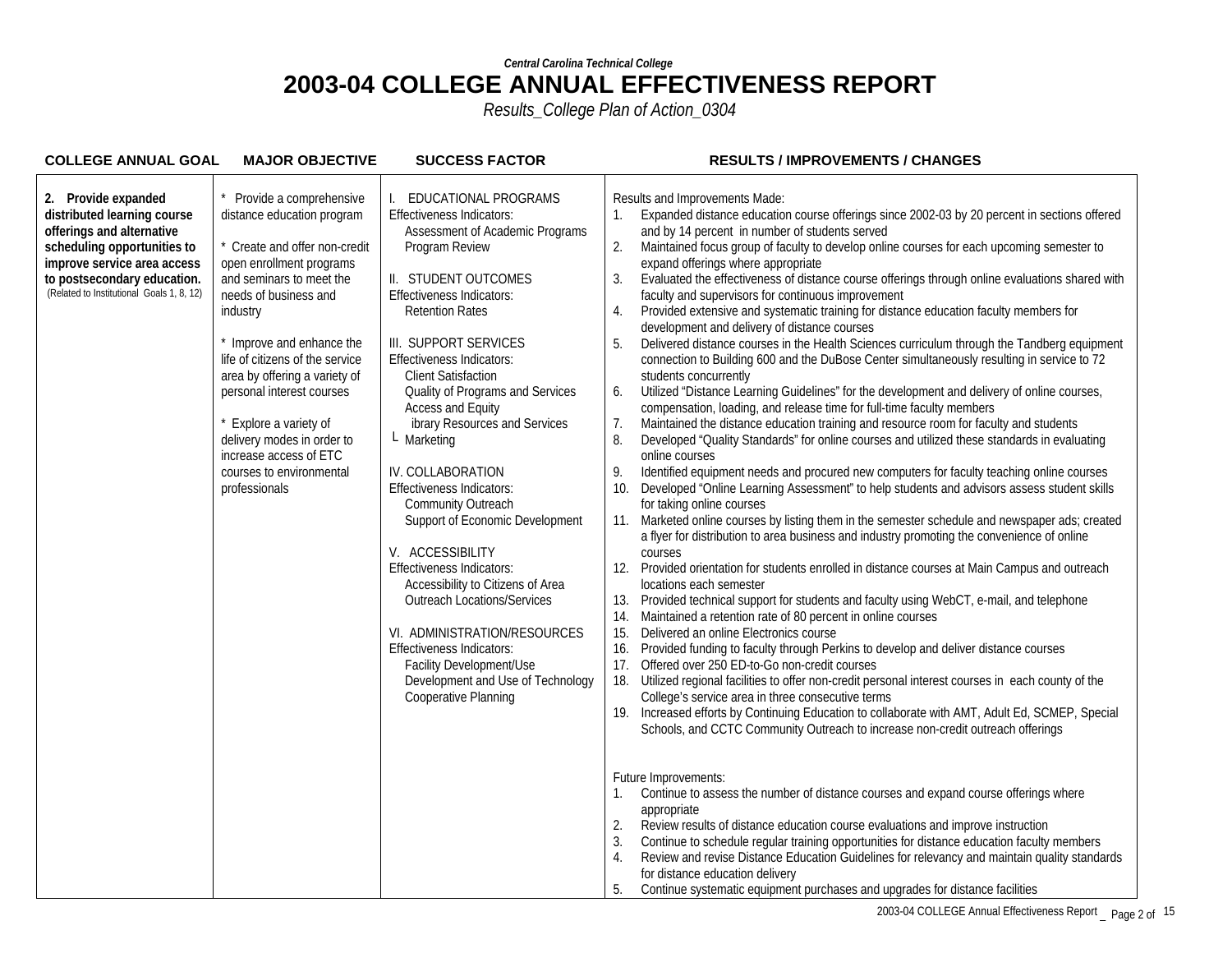| <b>COLLEGE ANNUAL GOAL</b>                                                                                                                                                                      | <b>MAJOR OBJECTIVE</b>                                                                                                                                                                                                                                                                                                                                                                                                                                                                                                                                                                  | <b>SUCCESS FACTOR</b>                                                                                                                                                                                                                                                                                                                                                                                                                                                                                                                                                                         | <b>RESULTS / IMPROVEMENTS / CHANGES</b>                                                                                                                                                                                                                                                                                                                                                                                                                                                                                                                                                                                                                                                                                                                                                                                                                                                                                                                                                                                                                                                                                                                                                                                                                                                                                                                                                                                                                                                                                                                                                                                                                                                                                                                                                                                                                                                                                                                                                                                                                                                                                                                                                                                                                                                                                                                                                                                                                                                                                                                                                                                                                    |
|-------------------------------------------------------------------------------------------------------------------------------------------------------------------------------------------------|-----------------------------------------------------------------------------------------------------------------------------------------------------------------------------------------------------------------------------------------------------------------------------------------------------------------------------------------------------------------------------------------------------------------------------------------------------------------------------------------------------------------------------------------------------------------------------------------|-----------------------------------------------------------------------------------------------------------------------------------------------------------------------------------------------------------------------------------------------------------------------------------------------------------------------------------------------------------------------------------------------------------------------------------------------------------------------------------------------------------------------------------------------------------------------------------------------|------------------------------------------------------------------------------------------------------------------------------------------------------------------------------------------------------------------------------------------------------------------------------------------------------------------------------------------------------------------------------------------------------------------------------------------------------------------------------------------------------------------------------------------------------------------------------------------------------------------------------------------------------------------------------------------------------------------------------------------------------------------------------------------------------------------------------------------------------------------------------------------------------------------------------------------------------------------------------------------------------------------------------------------------------------------------------------------------------------------------------------------------------------------------------------------------------------------------------------------------------------------------------------------------------------------------------------------------------------------------------------------------------------------------------------------------------------------------------------------------------------------------------------------------------------------------------------------------------------------------------------------------------------------------------------------------------------------------------------------------------------------------------------------------------------------------------------------------------------------------------------------------------------------------------------------------------------------------------------------------------------------------------------------------------------------------------------------------------------------------------------------------------------------------------------------------------------------------------------------------------------------------------------------------------------------------------------------------------------------------------------------------------------------------------------------------------------------------------------------------------------------------------------------------------------------------------------------------------------------------------------------------------------|
|                                                                                                                                                                                                 |                                                                                                                                                                                                                                                                                                                                                                                                                                                                                                                                                                                         |                                                                                                                                                                                                                                                                                                                                                                                                                                                                                                                                                                                               | Promote enrollment in distance education courses to prospective students through marketing<br>6.<br>initiatives<br>7 <sub>1</sub><br>Provide information to all academic advisors on the requirements for enrollment in distance<br>education courses and implement new enrollment requirements related to completion of<br>developmental education courses<br>8.<br>Evaluate the effectiveness of student orientation and revise content<br>9.<br>Continue to offer a variety of Ed-to-Go non-credit courses<br>Continue to create and offer a variety of non-credit personal interest activities to meet the<br>10.<br>needs of the College's service area citizens<br>Increase ETC courses via distance learning in two states<br>11.                                                                                                                                                                                                                                                                                                                                                                                                                                                                                                                                                                                                                                                                                                                                                                                                                                                                                                                                                                                                                                                                                                                                                                                                                                                                                                                                                                                                                                                                                                                                                                                                                                                                                                                                                                                                                                                                                                                   |
| 3. Direct distribution of<br>the College's limited<br>funding to maximize<br>productivity and efficiency<br>in achieving the College<br>mission.<br>(Related to Institutional Goals 4, 6, 7, 9) | Monitor and manage the<br>College budget and other<br>resources in response to<br>reduced funding without<br>negatively impacting College<br>programs<br>Secure and manage<br>budgetary resources<br>Continue process for<br>effective review and revision<br>of college policies and<br>procedures related to<br><b>Business Affairs</b><br>Coordinate and provide<br>professional development<br>opportunities for College<br>personnel<br>Provide continuing<br>education (CE) resources<br>and support to the College's<br>Industrial and Engineering<br><b>Technology Division</b> | III. SUPPORT SERVICES<br>Effectiveness Indicators:<br>Quality of Programs and Services<br>IV. COLLABORATION<br><b>Effectiveness Indicators:</b><br>Community Outreach<br>Support of Economic Development<br>V. ACCESSIBILITY<br>Effectiveness Indicators:<br>Accessibility to Citizens of Area<br><b>Outreach Locations/Services</b><br>VI. ADMINISTRATION/RESOURCES<br>Effectiveness Indicators:<br>Ratio of Admin to Academic Costs<br>Facility Development/Use<br>Management of Resources<br>Development and Use of Technology<br>Cooperative Planning<br>Professional Development Program | Results and Improvements Made:<br>Managed the College budget with state budget cuts of 11 percent in FY 04 cumulative 31<br>percent over four years) and prevented cuts in instructional programs through effective<br>management of new funds from enrollment growth and tuition increases<br>Implemented College salary compensation plan in FY 04 providing a 2.5-3.0 percent merit<br>increase and a Christmas bonus to employees, in a year when no State funding was available<br>for salary increases<br>Obtained procurement certification of \$25,000 (up from \$5,000), which decreases processing<br>time for procurements between \$5,000 and \$25,000<br>Achieved outstanding audit results from the annual inventory audit and the external audit, both<br>receiving no findings or recommendations<br>Increased Bookstore sales and profit from the previous year<br>Sold old Mitel SX 200 telephone system, yielding \$9,250 for the College<br>6.<br>Developed and submitted a RUS grant proposal that did not receive funding<br>7 <sub>1</sub><br>8.<br>Developed budget requests through College planning process<br>9.<br>Purchased total of \$270,880 in equipment for Academic and Student Affairs Division<br>Added nine smart classrooms (six permanent and three portable)<br>10.<br>Utilized Perkins funding to support Academic and Student Affairs' programs/services<br>11.<br>12. Submitted USDA RUS grant proposal with Sumter District Two, Lee County, Sumter District 17<br>for technology access and integration with secondary system - did not receive approval<br>13. App lied for and received PACE grant award of \$10,000 from Cooper Tools<br>14. App lied for and received First Steps Grant of \$2,380 for the Early Childhood Development<br>Department in support of the T.E.A.C.H. Early Childhood Scholarship Project<br>15. Rey lewed and revised College's Directives in Sections 3 and 4, as a result of the fall<br>reg istration critique and various other factors<br>16. Rey lewed and revised approximately one-half of Directives in Section 5<br>17. Rev lewed and revised sections of the College's Procurement Manual and the Environmental<br><b>Health and Safety Manual</b><br>18. Provided funds for employees to attend external professional development programs, including<br>faculty tuition reimbursement<br>19. Offered/participated in numerous professional development activities such as New<br>Employee Orientation; Personnel Policies and Procedures update; Faculty Updates; Adjunct<br>Faculty Orientations; Supervisor Training; and Safety & College Emergency Response |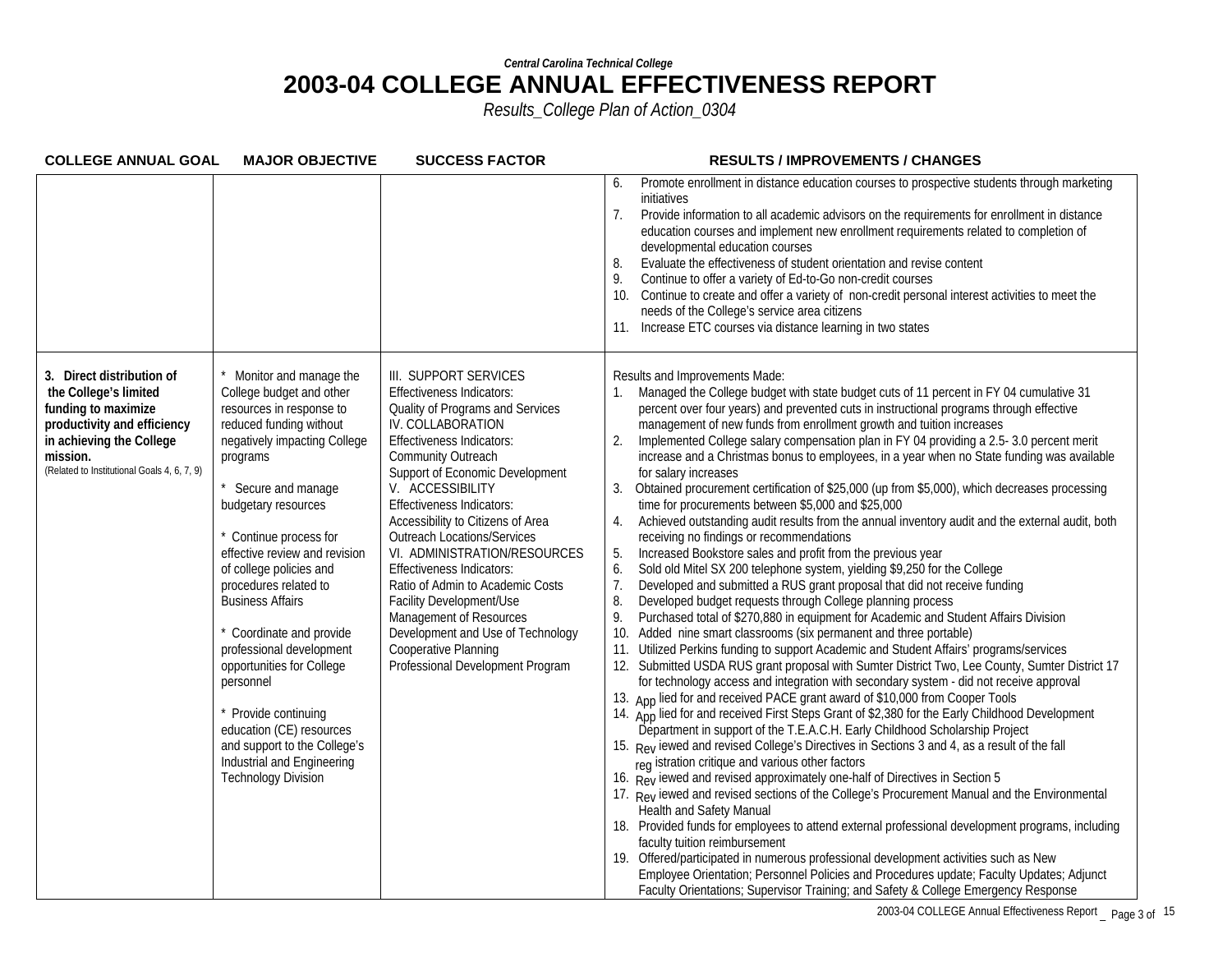| <b>COLLEGE ANNUAL GOAL</b>                                                                                                                                                                                                                     | <b>MAJOR OBJECTIVE</b>                                                                                                                                                                                                                                                                                                                                                                                                                                                                                                                                                                                   | <b>SUCCESS FACTOR</b>                                                                                                                                                                                                                                                                                                                                                                                                                                                                                                                                                                                                            | <b>RESULTS / IMPROVEMENTS / CHANGES</b>                                                                                                                                                                                                                                                                                                                                                                                                                                                                                                                                                                                                                                                                                                                                                                                                                                                                                                                                                                                                                                                                                                                                                                                                                                                                                                                                                                                                                                                                                                                                                                                                                                                                                                                                                                                                                                                                                        |
|------------------------------------------------------------------------------------------------------------------------------------------------------------------------------------------------------------------------------------------------|----------------------------------------------------------------------------------------------------------------------------------------------------------------------------------------------------------------------------------------------------------------------------------------------------------------------------------------------------------------------------------------------------------------------------------------------------------------------------------------------------------------------------------------------------------------------------------------------------------|----------------------------------------------------------------------------------------------------------------------------------------------------------------------------------------------------------------------------------------------------------------------------------------------------------------------------------------------------------------------------------------------------------------------------------------------------------------------------------------------------------------------------------------------------------------------------------------------------------------------------------|--------------------------------------------------------------------------------------------------------------------------------------------------------------------------------------------------------------------------------------------------------------------------------------------------------------------------------------------------------------------------------------------------------------------------------------------------------------------------------------------------------------------------------------------------------------------------------------------------------------------------------------------------------------------------------------------------------------------------------------------------------------------------------------------------------------------------------------------------------------------------------------------------------------------------------------------------------------------------------------------------------------------------------------------------------------------------------------------------------------------------------------------------------------------------------------------------------------------------------------------------------------------------------------------------------------------------------------------------------------------------------------------------------------------------------------------------------------------------------------------------------------------------------------------------------------------------------------------------------------------------------------------------------------------------------------------------------------------------------------------------------------------------------------------------------------------------------------------------------------------------------------------------------------------------------|
|                                                                                                                                                                                                                                                |                                                                                                                                                                                                                                                                                                                                                                                                                                                                                                                                                                                                          |                                                                                                                                                                                                                                                                                                                                                                                                                                                                                                                                                                                                                                  | Training (via the Web)<br>20. Wrote a grant proposal (CE) for the College industrial division<br>21. Identified at least three types of equipment used in non-credit courses that could be<br>used in credit industrial programs<br>22. Referred non-credit students for enrollment in credit courses, including IMT and EEM<br>23. Due to the College's acquisition of SCT Banner, planned FOCUS training became obsolete<br>Future Improvements:<br>Identify equipment needs and submit budgetary request to upgrade classroom facilities<br>Submit grant requests for Perkins, PACE, and TRIO grants to develop alternative funding<br>2.<br>sources<br>Submit 2004-05 budgetary requests to support programs and services based on needs<br>3.<br>identified as a result of the planning and evaluation process<br>Review and revise second half of College Directives in Section 5<br>4.<br>Complete the review of the College's Procurement Manual<br>5.<br>Complete the review of the College's Environmental Health and Safety Manual<br>6.<br>Develop and re-submit RUS grant proposal                                                                                                                                                                                                                                                                                                                                                                                                                                                                                                                                                                                                                                                                                                                                                                                                                                |
| 4. Provide new technical/<br>industrial programs<br>designed specifically for<br>service area business and<br>industry to meet the<br>demands of the current<br>divergent and volatile<br>economy.<br>(Related to Institutional Goals 1, 8, 9) | Maintain current academic<br>programs in order to meet<br>the needs of business and<br>industry<br>Offer existing and develop<br>new continuing education<br>(CE) contract training<br>programs to meet known<br>needs of business, industry,<br>and other organizations in<br>the four-county service area<br>Focus on enhancing<br>workforce skills in the four-<br>county area by offering CE<br>non-credit training<br>Serve as a state<br>Innovative Technology<br>Training (ITT) Resource<br>Center in the area of<br>environmental training<br>through the Environmental<br>Training Center (ETC) | EDUCATIONAL PROGRAMS<br><b>Effectiveness Indicators:</b><br>Assessment of Academic Programs<br>Program Review<br>Employer Feedback<br>Advisory Committee Feedback<br>II. STUDENT OUTCOMES<br><b>Effectiveness Indicators:</b><br><b>Retention Rates</b><br>III. SUPPORT SERVICES<br><b>Effectiveness Indicators:</b><br><b>Client Satisfaction</b><br>Quality of Programs and Services<br>Access and Equity<br>ibrary Resources and Services<br>$L$ Marketing<br>IV. COLLABORATION<br><b>Effectiveness Indicators:</b><br>Community Outreach<br>Support of Economic Development<br>V. ACCESSIBILITY<br>Effectiveness Indicators: | Results and Improvements Made:<br>Held advisory committee meetings for all programs and utilized results of recommendations<br>Revised individual course competencies in Health Sciences, Business, General Education, and<br>Industrial and Engineering Technology<br>Increased the CISCO course offerings and training for faculty<br>3.<br>Prepared for implementation of the Medical Assisting Diploma program for Fall 2004<br>4.<br>Recommended implementation of five new programs: Certificate in Advanced Air Conditioning<br>5.<br>and Heating, Certificate in Environmental/Natural Resources Mapping, Certificate in Heavy<br>Equipment Operator, Certificate in Infant and Toddler Care, and Certificate in Network Security<br>Professional<br>Compiled summary report and used the results of the findings of the Employer Survey for<br>6.<br>continuous improvement<br>Completed all scheduled academic program reviews and evaluated results<br>7.<br>8.<br>Performed at least 40 needs assessments (CE)<br>9.<br>Developed and provided 35 CE training contracts for new or existing clients/customers<br>Offered four satellite CE training programs to multi-companies<br>10.<br>Expanded EZA program by ten percent and presented concept to three new companies<br>11.<br>12. Developed 12 new contracted programs, including Culinary Team Building, Leadership,<br>Supervision, Communications<br>Offered at least two apprenticeship programs designed specifically for service-area industry<br>13.<br>Employed a variety of CE testing methodologies, including WorkKeys, and Nochti, for testing at<br>14.<br>least 100 individuals<br>Developed expert CE OJT for at least two companies<br>15.<br>Profiled twenty industrial jobs using WorkKeys<br>17. Managed WIA contract to ensure support of workforce with non-credit training and case<br>management functions and supported 50 students |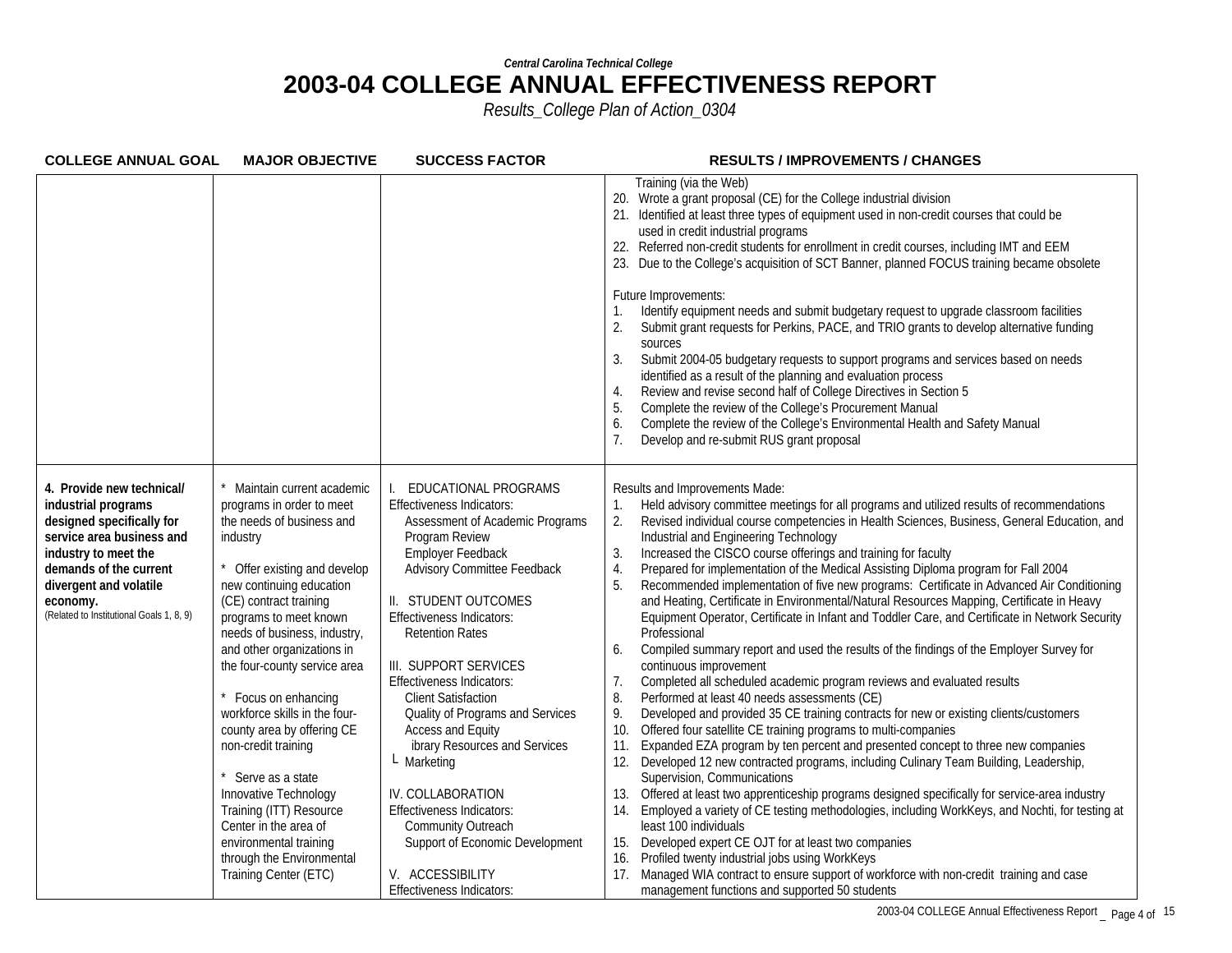| <b>COLLEGE ANNUAL GOAL</b>                                                                                                                                                                                      | <b>MAJOR OBJECTIVE</b>                                                                                                          | <b>SUCCESS FACTOR</b>                                                                                                                                                                                                                | <b>RESULTS / IMPROVEMENTS / CHANGES</b>                                                                                                                                                                                                                                                                                                                                                                                                                                                                                                                                                                                                                                                                                                                                                                                                                                                                                                                                                                                                                                                                                                                                                                                                                                                                              |
|-----------------------------------------------------------------------------------------------------------------------------------------------------------------------------------------------------------------|---------------------------------------------------------------------------------------------------------------------------------|--------------------------------------------------------------------------------------------------------------------------------------------------------------------------------------------------------------------------------------|----------------------------------------------------------------------------------------------------------------------------------------------------------------------------------------------------------------------------------------------------------------------------------------------------------------------------------------------------------------------------------------------------------------------------------------------------------------------------------------------------------------------------------------------------------------------------------------------------------------------------------------------------------------------------------------------------------------------------------------------------------------------------------------------------------------------------------------------------------------------------------------------------------------------------------------------------------------------------------------------------------------------------------------------------------------------------------------------------------------------------------------------------------------------------------------------------------------------------------------------------------------------------------------------------------------------|
|                                                                                                                                                                                                                 |                                                                                                                                 | Accessibility to Citizens of Area<br><b>Outreach Locations/Services</b><br>VI. ADMINISTRATION/RESOURCES<br><b>Effectiveness Indicators:</b><br>Facility Development/Use<br>Development and Use of Technology<br>Cooperative Planning | Developed and offered three non-credit Industrial Job Readiness Programs, serving at least 50<br>18.<br>students<br>19. Created and offered a large variety of non-credit open enrollment programs and seminars to<br>meet the needs of business and industry<br>Provided environmental resource services, open enrollment and contract courses, and ongoing<br>20.<br>training to environmental professions and other technical colleges<br>Provided technical assistance and on-site training to small wastewater treatment facilities<br>21.<br>identified as having compliance problems through the 104g grant program<br>Offered two ETC courses via distance learning in two states<br>Established two ETC collaborative relationships in the industrial, municipal, education, and<br>23.<br>regulatory communities<br>Future Improvements:<br>Develop new credit and non-credit courses and programs in response to the needs of business<br>and industry<br>Continue to offer effective and applicable existing credit and non-credit courses and programs<br>2.<br>Provide additional technical assistance and on-site training to small wastewater treatment<br>3.<br>facilities<br>Make improvements in academic programs based on program reviews and employee and<br>4.<br>advisory committee feedback |
| 5. Deploy applicable<br>portions of the College's<br><b>Facilities Master Plan and</b><br>appropriate deferred<br>maintenance actions as<br>funding becomes available.<br>(Related to Institutional Goals 5, 7) | Provide and maintain<br>College facilities (buildings<br>and grounds) that are safe,<br>attractive, and efficiently<br>operated | VI. ADMINISTRATION/RESOURCES<br>Effectiveness Indicators:<br>Management of Resources<br>Facility Development/Use<br>Development and Use of Technology<br>Cooperative Planning                                                        | Results and Improvements Made:<br>Completed HVAC renovations on building 700 (ETC) and 900 (Shaw Center)<br>1.<br>Conducted various renovations and refurbishment projects to improve the appearance or<br>2.<br>functionality of the campus, including:<br>Replaced four oversized HVAC units on Bldg 500 with smaller units to resolve ongoing<br>$\bullet$<br>humidity problem<br>Removed tile from Bldg 400, refurbished existing terrazzo flooring underneath, and added<br>$\bullet$<br>terrazzo to concrete<br>Repaved sections of parking lots at main campus<br>$\bullet$<br>Painted various areas in Bldgs 100, 200, 400, 500, and 600<br>Replaced carpet in Bldg 700<br>Renovated welding lab in Bldg 400 to create space for HVAC lab<br>Created designated smoking areas on campus and purchased two smoking shelters<br>Replaced auditorium chairs in Bldg 700<br>Decreased energy consumption per square foot to 46.06 kBtu versus an average of 74.20 for<br>3.<br>non-residential SC Colleges, attaining a ranking of 4 <sup>th</sup> lowest of 21 institutions<br>Future Improvements:<br>Continue deployment of applicable portions of the College's Facilities Master Plan<br>and appropriate deferred maintenance actions as funding becomes available                                          |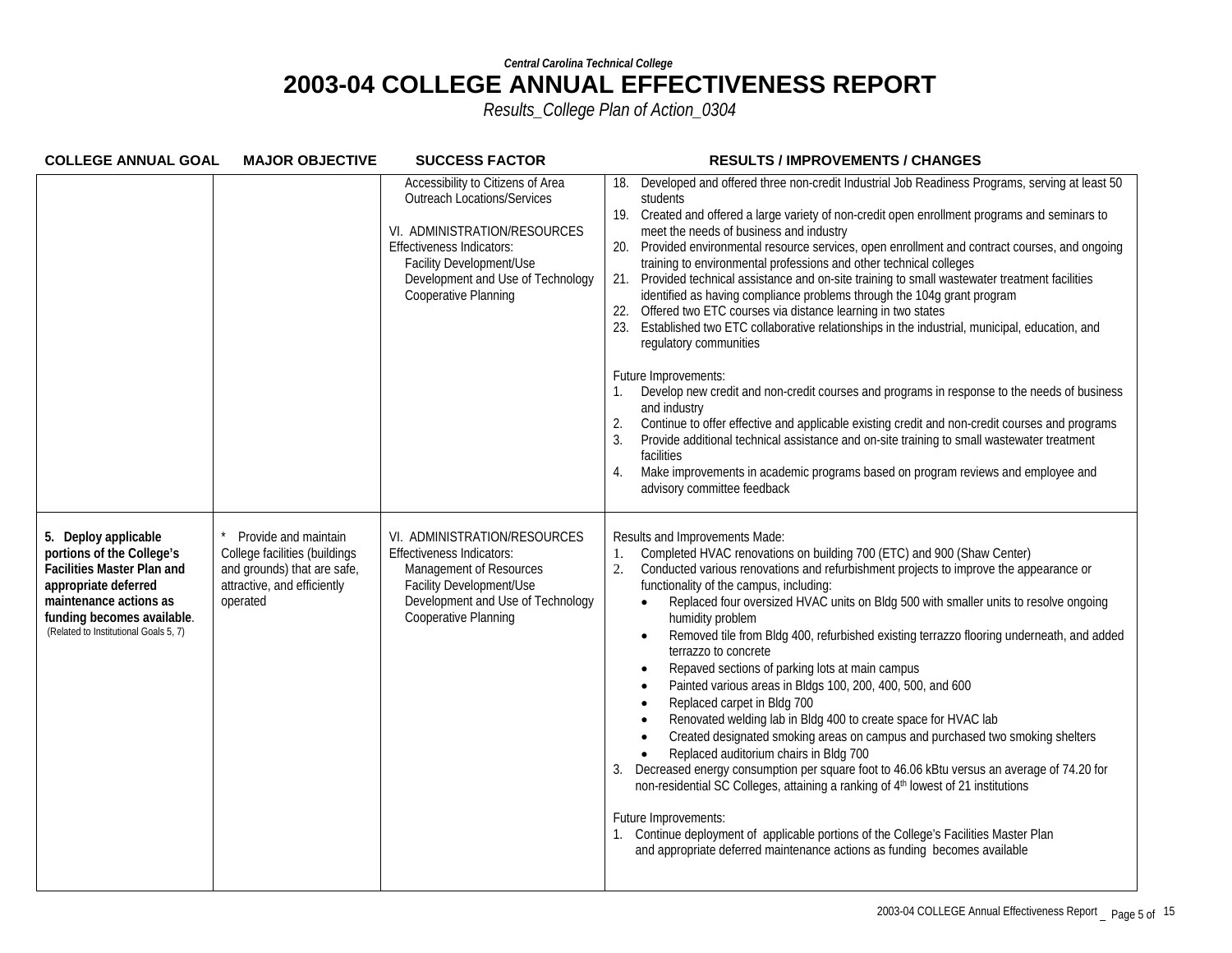| <b>COLLEGE ANNUAL GOAL</b>                                                                                                                                                                                                                        | <b>MAJOR OBJECTIVE</b>                                                                                                                                                                                                                                                                                                                                                                                                                                                                                                                                                                                                                                                                                                                                                                                              | <b>SUCCESS FACTOR</b>                                                                                                                                                                                                                                                                                                                                                                                                                                                                                                                                                                                                                                                                                                                                                                                                                                                                                                                                                                                       | <b>RESULTS / IMPROVEMENTS / CHANGES</b>                                                                                                                                                                                                                                                                                                                                                                                                                                                                                                                                                                                                                                                                                                                                                                                                                                                                                                                                                                                                                                                                                                                                                                                                                                                                                                                                                                                                                                                                                                                                                                                                                                                                                                                                                                                                                                                                                                                                                                                                                                                                                                                                                                                                                                                                                                                                                                                                                                                                                                                                                                                                                                                                                                                                                                                                                                                                                                  |
|---------------------------------------------------------------------------------------------------------------------------------------------------------------------------------------------------------------------------------------------------|---------------------------------------------------------------------------------------------------------------------------------------------------------------------------------------------------------------------------------------------------------------------------------------------------------------------------------------------------------------------------------------------------------------------------------------------------------------------------------------------------------------------------------------------------------------------------------------------------------------------------------------------------------------------------------------------------------------------------------------------------------------------------------------------------------------------|-------------------------------------------------------------------------------------------------------------------------------------------------------------------------------------------------------------------------------------------------------------------------------------------------------------------------------------------------------------------------------------------------------------------------------------------------------------------------------------------------------------------------------------------------------------------------------------------------------------------------------------------------------------------------------------------------------------------------------------------------------------------------------------------------------------------------------------------------------------------------------------------------------------------------------------------------------------------------------------------------------------|------------------------------------------------------------------------------------------------------------------------------------------------------------------------------------------------------------------------------------------------------------------------------------------------------------------------------------------------------------------------------------------------------------------------------------------------------------------------------------------------------------------------------------------------------------------------------------------------------------------------------------------------------------------------------------------------------------------------------------------------------------------------------------------------------------------------------------------------------------------------------------------------------------------------------------------------------------------------------------------------------------------------------------------------------------------------------------------------------------------------------------------------------------------------------------------------------------------------------------------------------------------------------------------------------------------------------------------------------------------------------------------------------------------------------------------------------------------------------------------------------------------------------------------------------------------------------------------------------------------------------------------------------------------------------------------------------------------------------------------------------------------------------------------------------------------------------------------------------------------------------------------------------------------------------------------------------------------------------------------------------------------------------------------------------------------------------------------------------------------------------------------------------------------------------------------------------------------------------------------------------------------------------------------------------------------------------------------------------------------------------------------------------------------------------------------------------------------------------------------------------------------------------------------------------------------------------------------------------------------------------------------------------------------------------------------------------------------------------------------------------------------------------------------------------------------------------------------------------------------------------------------------------------------------------------------|
|                                                                                                                                                                                                                                                   |                                                                                                                                                                                                                                                                                                                                                                                                                                                                                                                                                                                                                                                                                                                                                                                                                     |                                                                                                                                                                                                                                                                                                                                                                                                                                                                                                                                                                                                                                                                                                                                                                                                                                                                                                                                                                                                             |                                                                                                                                                                                                                                                                                                                                                                                                                                                                                                                                                                                                                                                                                                                                                                                                                                                                                                                                                                                                                                                                                                                                                                                                                                                                                                                                                                                                                                                                                                                                                                                                                                                                                                                                                                                                                                                                                                                                                                                                                                                                                                                                                                                                                                                                                                                                                                                                                                                                                                                                                                                                                                                                                                                                                                                                                                                                                                                                          |
| 6. Provide appropriate data<br>collection and analysis to<br>substantiate institutional<br>improvement, external<br>accountability, and the<br>effectiveness of the College<br>in achieving its Mission.<br>(Related to Institutional Goals 6, 7) | Provide structure and<br>direction for the College's<br>annual planning and<br>evaluation actions<br>Monitor success factors<br>and performance and<br>effectiveness indicators<br>Substantiate and document<br>comprehensive institutional<br>improvement, accountability,<br>and the effectiveness of the<br>College in achieving its<br>mission<br>Maintain regional and<br>program accreditation<br>Provide quality instruction<br>Facilitate effective planning<br>for Academic and Student<br>Affairs and identify use of<br>results<br>Initiate development of the<br>Central Carolina Compliance<br>Certification for the<br><b>Commission on Colleges</b><br>Initiate internal and<br>external monitoring of<br>compliance with the new<br>SACS CoC standards and<br>principles of accreditation<br>system | EDUCATIONAL PROGRAMS<br><b>Effectiveness Indicators:</b><br>Assessment of Academic Programs<br>Program Review<br>Program Accreditation<br>Student Evaluation of Instruction<br>Faculty Performance Mgt System<br>Supervisory Evaluation of Instruction<br>Alumni Survey<br>Graduate Survey<br>II. STUDENT OUTCOMES<br><b>Effectiveness Indicators:</b><br><b>Graduate Placement Rates</b><br><b>Retention Rates</b><br>icensure Exam Rates<br>L GRS/Graduate Success Rates<br><b>Transfer Rates</b><br>III. SUPPORT SERVICES<br><b>Effectiveness Indicators:</b><br>Evaluation of Academic Advisement<br>Quality of Programs and Services<br>Access and Equity<br>ibrary Resources and Services<br>L Marketing<br>V. ACCESSIBILITY<br>Effectiveness Indicators:<br>Accessibility to Citizens of Area<br><b>Outreach Locations/Services</b><br>Minority Student Enrollment and<br><b>Retention Rates</b><br>VI. ADMINISTRATION/RESOURCES<br><b>Effectiveness Indicators:</b><br><b>Employee Satisfaction</b> | Results and Improvements Made:<br>Obtained a 97.9 percent graduate placement rate for 2003 graduates<br>1.<br>2.<br>Obtained an overall rating of "Exceeds" on College Report Card with a score of 90 percent<br>3.<br>Submitted all accreditation reports for programs in Business and Health Sciences<br>4.<br>Completed Self-Study for ABET and completed the ABET visit during fall 2003<br>5.<br>Received report from ABET visiting team indicating that all areas of previous concerns had<br>been completely resolved for the Civil Engineering Technology program<br>6.<br>Held annual planning forum for faculty and staff and used results in development of 2004-05<br>Plan of Action<br>7.<br>Developed 2004-05 Plan of Action and presented to faculty and staff for input and revision prior<br>to final submission to Executive Leadership Team<br>Integrated all aspects of planning to ensure program outcomes and assessment criteria were<br>8.<br>consistent for continuous improvement<br>Maintained appropriate transcripts and records of faculty credentials using systematic process<br>9.<br>10.<br>Developed and implemented College timeline and processes for strategic planning<br>Improved and conducted the College's strategic planning process<br>11.<br>Revised procedures in College policy Directives 7.17 and 7.18 to further define quality,<br>12.<br>demonstrate effectiveness, and ensure accountability<br>Improved and conducted College annual planning processes<br>13.<br>Collected, distributed, and monitored information used for the College planning and evaluation<br>14.<br>system<br>Prepared timely, accurate reporting documents and submitted to appropriate federal, state and<br>15.<br>regional agencies<br>16. Prepared, verified and submitted timely, accurate institutional program evaluation and other<br>reports to the SBTCE and various other agencies/entities<br>17. Prepared, submitted to CHE, and published a timely and accurate College institutional<br>effectiveness report in the areas of Program Review; Program Accreditation; Results of<br>Professional Examinations; Student Services; Admissions and Counseling Services; and<br><b>Financial Aid</b><br>18.<br>Increased involvement in institutional research through Institutional Effectiveness Peer Group<br>endeavors<br>Completed internal and external surveys of College programs and services<br>19.<br>Facilitated assessment processes supporting major effectiveness initiatives<br>20.<br>Prepared and disseminated summary survey reports related to the quality of programs, services<br>21.<br>and resource management and the satisfaction of present and former students<br>Made improvements in the internal College survey distribution, analysis, and reporting<br>22.<br>Developed and implemented College timelines for completion of the Compliance Certification<br>23. |
|                                                                                                                                                                                                                                                   | Enhance College analysis                                                                                                                                                                                                                                                                                                                                                                                                                                                                                                                                                                                                                                                                                                                                                                                            | <b>Mission Focus</b><br>Employee PerformanceMgt System                                                                                                                                                                                                                                                                                                                                                                                                                                                                                                                                                                                                                                                                                                                                                                                                                                                                                                                                                      | document and for the 2005 Off-Site and On-Site Reaffirmation of Accreditation Visits<br>Monitored compliance with the most current Principles Of Accreditation: Foundation for Quality<br>24.                                                                                                                                                                                                                                                                                                                                                                                                                                                                                                                                                                                                                                                                                                                                                                                                                                                                                                                                                                                                                                                                                                                                                                                                                                                                                                                                                                                                                                                                                                                                                                                                                                                                                                                                                                                                                                                                                                                                                                                                                                                                                                                                                                                                                                                                                                                                                                                                                                                                                                                                                                                                                                                                                                                                            |
|                                                                                                                                                                                                                                                   | and reporting capabilities                                                                                                                                                                                                                                                                                                                                                                                                                                                                                                                                                                                                                                                                                                                                                                                          | Regional Accreditation<br>Cooperative Planning                                                                                                                                                                                                                                                                                                                                                                                                                                                                                                                                                                                                                                                                                                                                                                                                                                                                                                                                                              | Enhancement<br>Planned FOCUS training became obsolete due to College acquisition of SCT Banner<br>25.                                                                                                                                                                                                                                                                                                                                                                                                                                                                                                                                                                                                                                                                                                                                                                                                                                                                                                                                                                                                                                                                                                                                                                                                                                                                                                                                                                                                                                                                                                                                                                                                                                                                                                                                                                                                                                                                                                                                                                                                                                                                                                                                                                                                                                                                                                                                                                                                                                                                                                                                                                                                                                                                                                                                                                                                                                    |
|                                                                                                                                                                                                                                                   | * Direct effective and efficient<br>preparation, dissemination,                                                                                                                                                                                                                                                                                                                                                                                                                                                                                                                                                                                                                                                                                                                                                     |                                                                                                                                                                                                                                                                                                                                                                                                                                                                                                                                                                                                                                                                                                                                                                                                                                                                                                                                                                                                             | Continued development of IS training at the SBTCE prohibited establishment of CERS baseline<br>26.<br>data                                                                                                                                                                                                                                                                                                                                                                                                                                                                                                                                                                                                                                                                                                                                                                                                                                                                                                                                                                                                                                                                                                                                                                                                                                                                                                                                                                                                                                                                                                                                                                                                                                                                                                                                                                                                                                                                                                                                                                                                                                                                                                                                                                                                                                                                                                                                                                                                                                                                                                                                                                                                                                                                                                                                                                                                                               |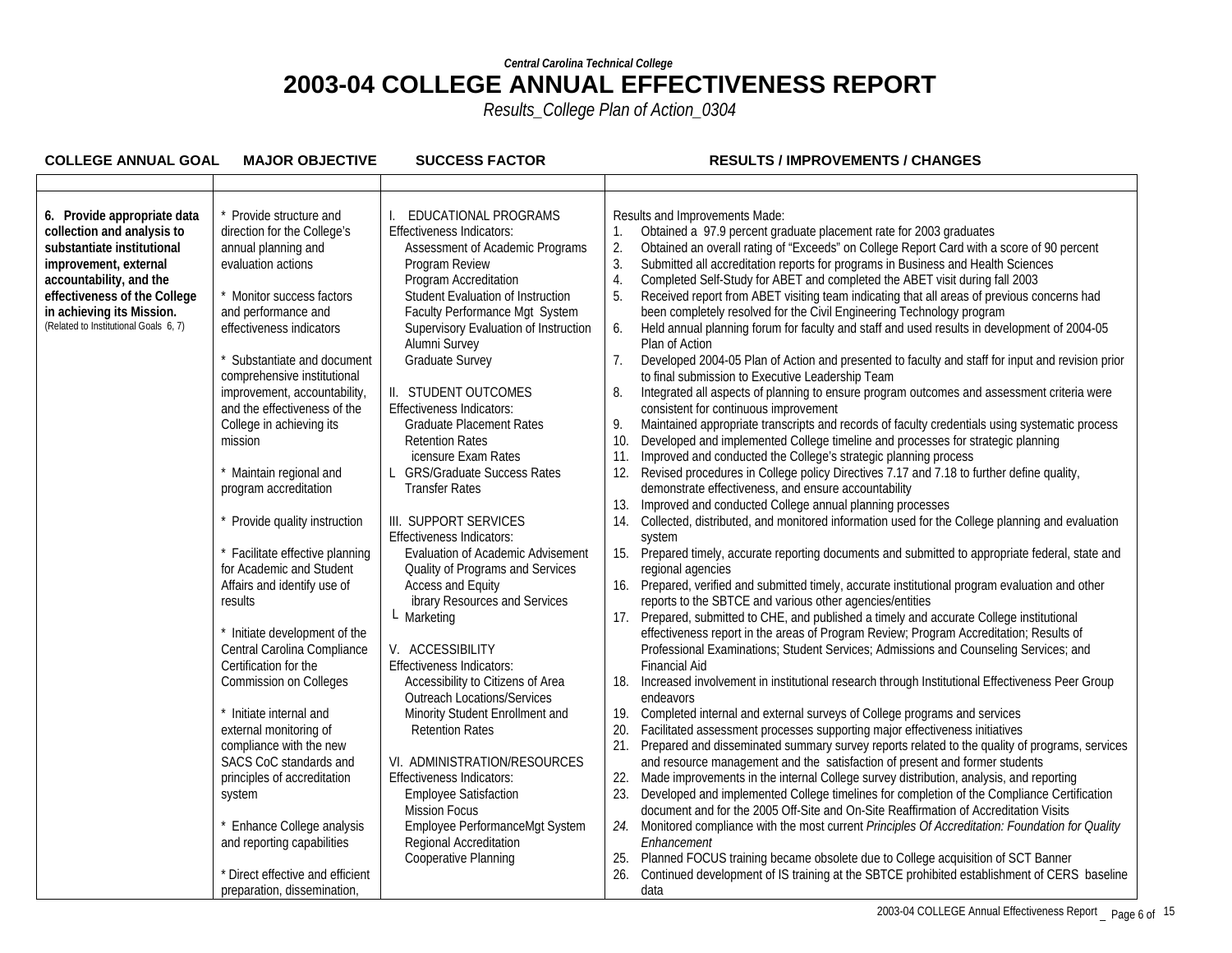| <b>COLLEGE ANNUAL GOAL</b>    | <b>MAJOR OBJECTIVE</b><br><b>SUCCESS FACTOR</b> |     | <b>RESULTS / IMPROVEMENTS / CHANGES</b>                                                                                        |
|-------------------------------|-------------------------------------------------|-----|--------------------------------------------------------------------------------------------------------------------------------|
| completion, collection, and   |                                                 | 27. | Disseminated College goals and action plans                                                                                    |
| analysis of comprehensive     |                                                 | 28. | Began development of Outcomes for Programs of Study for all programs                                                           |
| internal and external surveys |                                                 |     | Reviewed Math, Reading, and English developmental education course competencies to                                             |
| of College programs and       |                                                 |     | ensure instructional integration between all courses and eliminated the RDG 031 course                                         |
| services and facilitate other |                                                 | 30. | Compiled a summary report of the findings of the Employer Survey and distributed to all                                        |
| assessment processes that     |                                                 |     | program areas for use in continuous improvement                                                                                |
| support major effectiveness   |                                                 |     | 31. Compiled summary report and used the results of the findings of the Employer Survey for                                    |
| initiatives, as well as       |                                                 |     | continuous improvement                                                                                                         |
| classroom-based research      |                                                 | 32. | Revised individual course competencies in Health Sciences, Business, General Education, and                                    |
| activities upon request.      |                                                 |     | Industrial and Engineering Technology                                                                                          |
|                               |                                                 | 33. | Prepared for implementation of the Medical Assisting Diploma program for Fall 2004                                             |
| Direct the College's          |                                                 |     | Recommended implementation of five new programs: Certificate in Advanced Air Conditioning                                      |
| consistent internal and       |                                                 |     | and Heating, Certificate in Environmental/Natural Resources Mapping, Certificate in Heavy                                      |
| external monitoring of        |                                                 |     | Equipment Operator, Certificate in Infant and Toddler Care, and Certificate in Network Security                                |
| compliance with the           |                                                 |     | Professional                                                                                                                   |
| Commission on Colleges of     |                                                 | 35. | Incorporated findings from program reviews in College Institutional Effectiveness Report                                       |
| the SACS new standards and    |                                                 |     | Completed all scheduled program reviews and submitted information to the AMT for                                               |
| principles of accreditation   |                                                 |     | consideration                                                                                                                  |
| system                        |                                                 |     | 37. Completed all scheduled academic program reviews and evaluated results                                                     |
|                               |                                                 |     | Reviewed results of student evaluation of instruction with faculty members and used results to                                 |
|                               |                                                 |     | make continuous improvements                                                                                                   |
|                               |                                                 | 39. | Developed framework for reporting program outcomes in academic programs                                                        |
|                               |                                                 |     | Completed program review of scheduled programs and incorporated recommendations of ELT                                         |
|                               |                                                 |     | into the 2004-05 Plans of Action                                                                                               |
|                               |                                                 |     | 41. Prepared and submitted timely, accurate Fall 2003, Winter 2003-04, Spring 2004, and Summer                                 |
|                               |                                                 |     | 2004 institutional reports for NCES IPEDS, the CoC, and appropriate State agencies                                             |
|                               |                                                 |     | 42. Prepared, verified and submitted timely, accurate institutional program evaluation and other                               |
|                               |                                                 |     | reports to the SBTCE and various other State agencies/entities                                                                 |
|                               |                                                 |     | 43. Prepared and submitted timely and accurate College institutional effectiveness reporting in                                |
|                               |                                                 |     | accordance with ACT 629 and other legislative mandates                                                                         |
|                               |                                                 |     | Facilitated solutions to obstacles in reporting internal institutional improvements                                            |
|                               |                                                 |     | Received Peer Review of Planning/Effectiveness Division from sister technical college                                          |
|                               |                                                 | 46. | Increased involvement in State Institutional Research Peer Group                                                               |
|                               |                                                 | 47. | Annual IR agenda items regarding institutional effectiveness accomplished                                                      |
|                               |                                                 |     | Prepared and disseminated effective reports related to the quality of programs and services,                                   |
|                               |                                                 |     | satisfaction and retention of students, post-education satisfaction and success, and resource                                  |
|                               |                                                 |     | management                                                                                                                     |
|                               |                                                 |     | 49. Made improvements in the 2003-04 internal and external College survey distribution, analysis,                              |
|                               |                                                 | 50. | and reporting based on feedback from AMT<br>Increase communication with CHE and SBTCE to improve the process for gathering and |
|                               |                                                 |     | reporting transfers-in and transfers-out                                                                                       |
|                               |                                                 |     | 51. Continue to assess the feasibility of providing on-line survey instruments to students in order to                         |
|                               |                                                 |     | maximize efficiency in achieving the College's mission                                                                         |
|                               |                                                 |     | Implement changes resulting from feedback from the P/IE Survey distributed college-wide                                        |
|                               |                                                 | 53. | Completed the College's new annual profile documents and other reports requested by the CoC                                    |
|                               |                                                 |     |                                                                                                                                |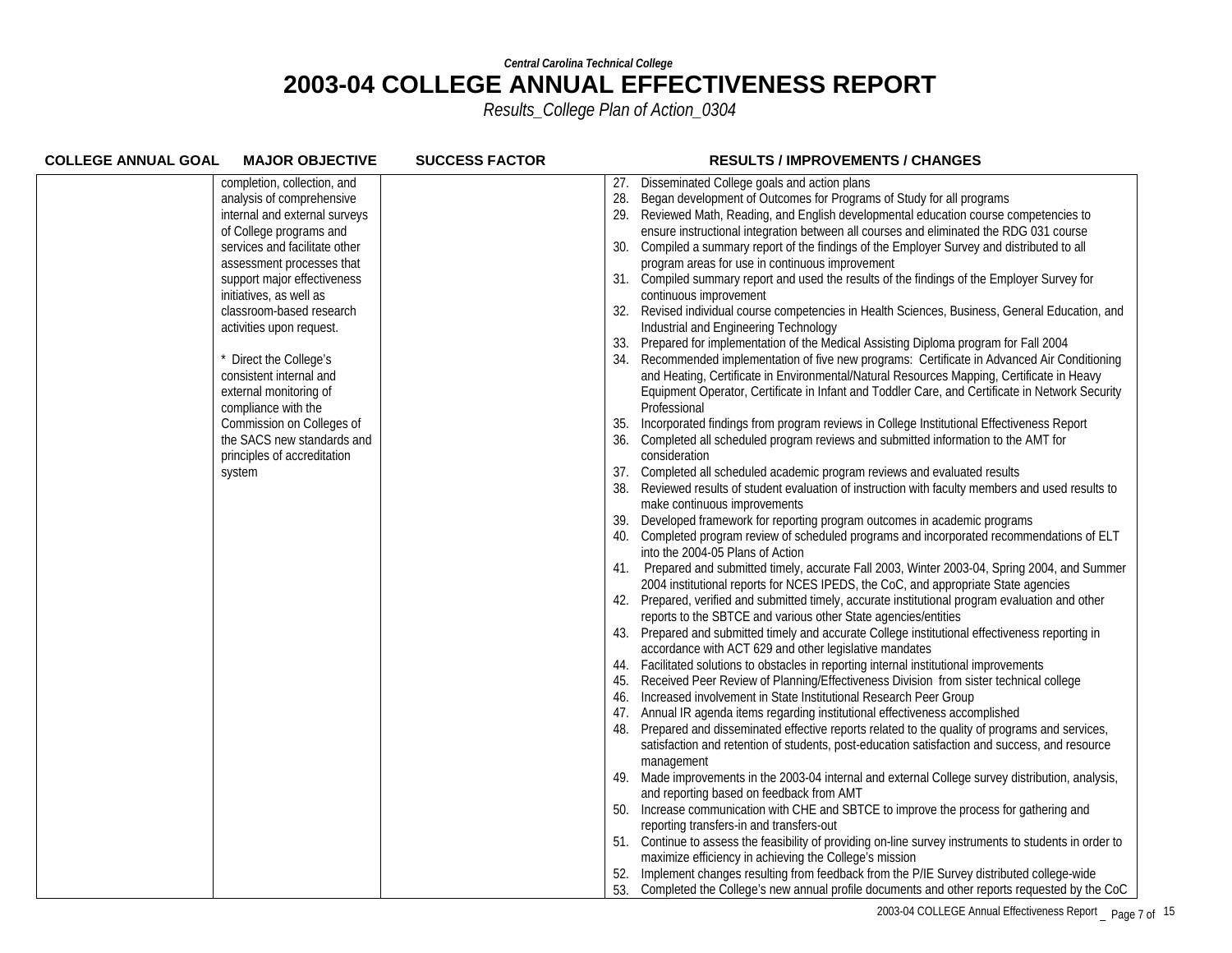| <b>COLLEGE ANNUAL GOAL</b> | <b>MAJOR OBJECTIVE</b> | <b>SUCCESS FACTOR</b> | <b>RESULTS / IMPROVEMENTS / CHANGES</b>                                                                                                                                                               |
|----------------------------|------------------------|-----------------------|-------------------------------------------------------------------------------------------------------------------------------------------------------------------------------------------------------|
|                            |                        |                       | Developed and implemented the College timeline for completion of Compliance Certification<br>54.                                                                                                      |
|                            |                        |                       | Report                                                                                                                                                                                                |
|                            |                        |                       | 55.<br>Developed the College timeline for the 2005 Off-Site and On-Site Reaffirmation of Accreditation                                                                                                |
|                            |                        |                       | <b>Visits</b>                                                                                                                                                                                         |
|                            |                        |                       | 56.<br>Established the College's compliance team and prepared all appropriate documents/ processes                                                                                                    |
|                            |                        |                       | for the compliance certification review                                                                                                                                                               |
|                            |                        |                       | Coordinated the College's active participation in the CoC Compliance Workshop<br>57.<br>Increased college-wide awareness and knowledge of the new COC principles, standards and                       |
|                            |                        |                       | quidelines                                                                                                                                                                                            |
|                            |                        |                       | 59.<br>Increased involvement in Commission on Colleges                                                                                                                                                |
|                            |                        |                       | Preserved College regional accreditation files and consistent updating of CoC materials                                                                                                               |
|                            |                        |                       | accomplished                                                                                                                                                                                          |
|                            |                        |                       | 61. Reviewed new CoC principles and standards relating to institutional research                                                                                                                      |
|                            |                        |                       | Reviewed and recommended revisions in planning and institutional effectiveness College                                                                                                                |
|                            |                        |                       | policies, procedures and processes to be more consistent with current College practice and in                                                                                                         |
|                            |                        |                       | line with commonly accepted higher education practices                                                                                                                                                |
|                            |                        |                       | Disseminated appropriate information to ELT about requirements of accreditation entities and<br>63.                                                                                                   |
|                            |                        |                       | coordinating boards regarding campus expansion, outreach activities and governance issues                                                                                                             |
|                            |                        |                       | Future Improvements:                                                                                                                                                                                  |
|                            |                        |                       | Revise format of College and Division Annual Effectiveness Reports to clarify the Use of                                                                                                              |
|                            |                        |                       | Results for Improvements section                                                                                                                                                                      |
|                            |                        |                       | Continue to promote the value of technical education as it relates to job placement<br>2.                                                                                                             |
|                            |                        |                       | Assess all student data to use for planning and implementation of programs and services for                                                                                                           |
|                            |                        |                       | continuous improvement                                                                                                                                                                                |
|                            |                        |                       | Revise employer survey to assess general education competencies<br>4.                                                                                                                                 |
|                            |                        |                       | Continue to monitor all program and institution accreditation criteria and standards for<br>5.                                                                                                        |
|                            |                        |                       | compliance                                                                                                                                                                                            |
|                            |                        |                       | Monitor all program and institution accreditation criteria and standards for compliance<br>6.                                                                                                         |
|                            |                        |                       | 7.<br>Develop SACS Compliance Certification and initiate the Quality Enhancement Plan                                                                                                                 |
|                            |                        |                       | 8.<br>Evaluate accreditation criteria for NAEYC pilot project for Early Care and Education program<br>Revise the formats for Division Effectiveness Reports and College Effectiveness Report to<br>9. |
|                            |                        |                       | clarify the Use of Results for Improvements section                                                                                                                                                   |
|                            |                        |                       | Refine meaningful data collection/dissemination to document the College's continuous<br>10.                                                                                                           |
|                            |                        |                       | compliance with all changes in accountability and institutional effectiveness elements                                                                                                                |
|                            |                        |                       | 11. Further the usefulness of summary survey reports related to the quality of programs, services,                                                                                                    |
|                            |                        |                       | and resource management, as well as the satisfaction of present and former students                                                                                                                   |
|                            |                        |                       | 12. Increase communication with the CHE and SBTCE to improve processes for gathering and                                                                                                              |
|                            |                        |                       | reporting transfers-in and transfers-out                                                                                                                                                              |
|                            |                        |                       | Continue to assess the feasibility of providing on-line survey instruments to students                                                                                                                |
|                            |                        |                       | Revise, update, and implement the College's timelines and processes for completing the                                                                                                                |
|                            |                        |                       | Compliance Certification document and the Off-Site and On-Site Reaffirmation of Accreditation                                                                                                         |
|                            |                        |                       | <b>Visits</b>                                                                                                                                                                                         |
|                            |                        |                       | Develop and submit to CoC the College's Prospectus for Off-Campus Locations                                                                                                                           |
|                            |                        |                       | Continue monitoring compliance with the most current Principles Of Accreditation: Foundation<br>16.                                                                                                   |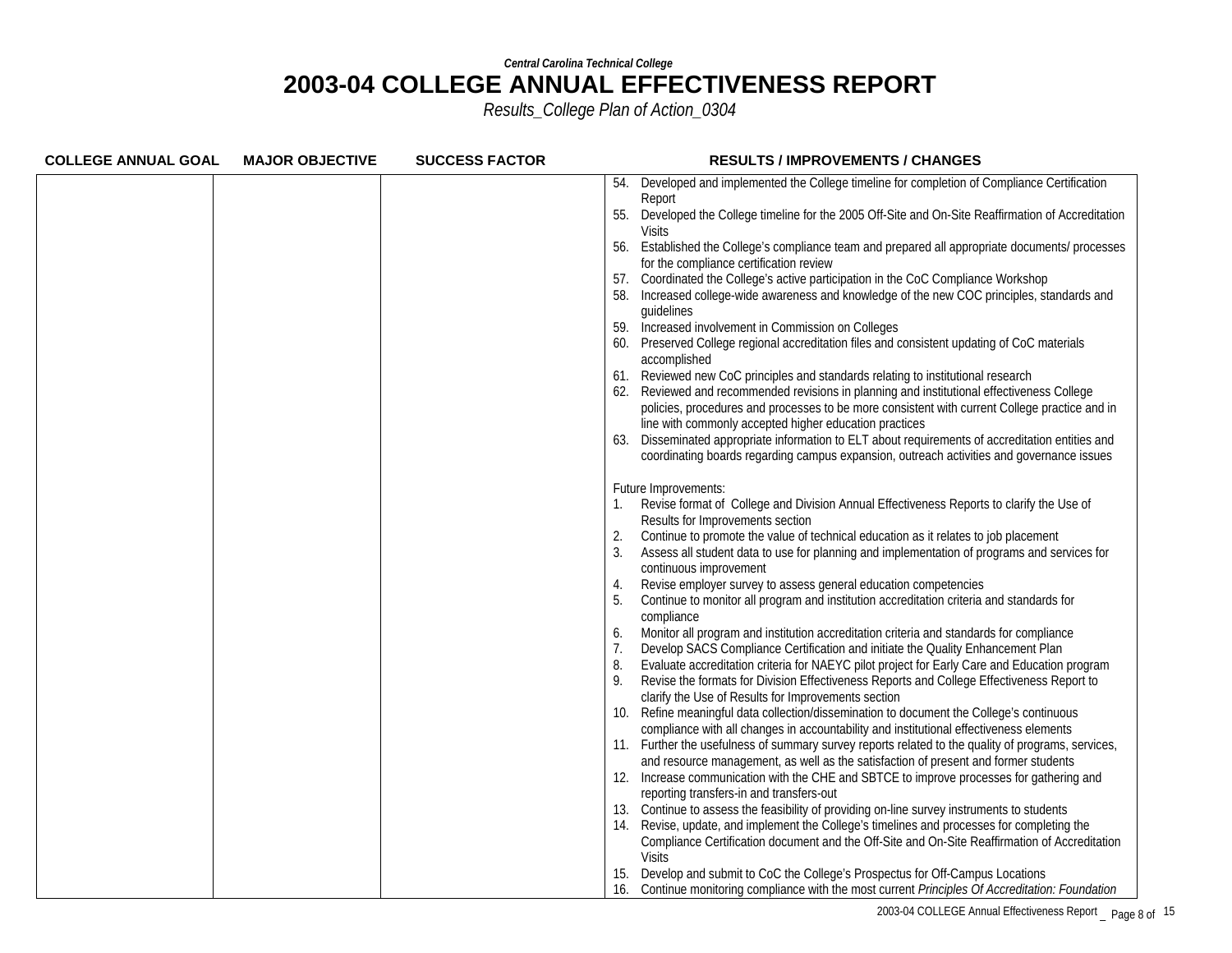| <b>COLLEGE ANNUAL GOAL</b>                                                                                                                                                                                      | <b>MAJOR OBJECTIVE</b>                                                                                                                                                                               | <b>SUCCESS FACTOR</b>                                                                                                                                                                     | <b>RESULTS / IMPROVEMENTS / CHANGES</b>                                                                                                                                                                                                                                                                                                                                                                                                                                                                                                                                                                                                                                                                                                                                                                                                                                                                                                                                                                                                                                                                                                                                                                                                                                                                                                                                                                                                                                                                                                                                                                                                                                                                                                                                                                                                                                                                                                                                                                                                                                                                                                                                                                                                                                                                                                                                                       |
|-----------------------------------------------------------------------------------------------------------------------------------------------------------------------------------------------------------------|------------------------------------------------------------------------------------------------------------------------------------------------------------------------------------------------------|-------------------------------------------------------------------------------------------------------------------------------------------------------------------------------------------|-----------------------------------------------------------------------------------------------------------------------------------------------------------------------------------------------------------------------------------------------------------------------------------------------------------------------------------------------------------------------------------------------------------------------------------------------------------------------------------------------------------------------------------------------------------------------------------------------------------------------------------------------------------------------------------------------------------------------------------------------------------------------------------------------------------------------------------------------------------------------------------------------------------------------------------------------------------------------------------------------------------------------------------------------------------------------------------------------------------------------------------------------------------------------------------------------------------------------------------------------------------------------------------------------------------------------------------------------------------------------------------------------------------------------------------------------------------------------------------------------------------------------------------------------------------------------------------------------------------------------------------------------------------------------------------------------------------------------------------------------------------------------------------------------------------------------------------------------------------------------------------------------------------------------------------------------------------------------------------------------------------------------------------------------------------------------------------------------------------------------------------------------------------------------------------------------------------------------------------------------------------------------------------------------------------------------------------------------------------------------------------------------|
|                                                                                                                                                                                                                 |                                                                                                                                                                                                      |                                                                                                                                                                                           | for Quality Enhancement<br>Establish IS/CERS baseline data as soon as appropriate SBTCE training becomes available<br>17.<br>Assess input provided by advisory committees for implementation to improve academic<br>18.<br>programs<br>Develop program outcomes for all academic programs<br>19.<br>Review all data from employer survey to improve instruction<br>Review course competencies in Reading, Math, and English<br>21.<br>Conduct all scheduled program reviews<br>22.<br>Review roster of degrees, diplomas, and certificates in programs inventory and determine if<br>23.<br>selected certificates should be retained<br>Continue to assess curriculum needs in all academic divisions<br>24.<br>Make improvements in academic programs based on program rev lews<br>Provided results of surveys conducted at the College for evaluation of processes and for<br>26.<br>continuous improvement<br>Expanded faculty positions in three program areas: biology, math, and Spanish<br>27.<br>Publish program outcomes for all academic programs<br>28.<br>29. Continue to assess program content through program review process for effectiveness of<br>program outcomes<br>Continue to involve faculty and staff members in planning, implementing and evaluating annual<br>30.<br>major objectives and in developing the College Certification document and Quality<br>Enhancement Plan<br>31. Continue to review and use results of student evaluation of instruction and supervisor<br>observations to improve instruction<br>Monitor progress toward accomplishment of 2004-05 College goals and objectives through<br>32.<br>periodic assessment of progress in departmental plans of action<br>Monitor and use results of key evaluation processes to make institutional improvements<br>33.<br>Refine meaningful data collection/dissemination to document the College's compliance with all<br>34.<br>changes in accountability and institutional effectiveness elements<br>Implement suggests from Peer Review to improve P/IE effectiveness<br>35.<br>Lead State Institutional Research Peer Group beginning in Fa2004<br>37. Revise, update, and implement the College's timelines and processes for the Off-Site and On-<br>Site Reaffirmation of Accreditation Visits<br>Develop and submit to CoC of SACS the College's Prospectus for Off-Campus Locations<br>38. |
| 7. Improve student support<br>services, library resources<br>and electronic linkages at<br>Outreach locations to ensure<br>a more learner-centered<br>environment.<br>(Related to Institutional Goals 2, 4, 12) | Improve Academic and<br>Student Affairs policies,<br>procedures, and practices<br>* Increase the use and<br>awareness of the library and<br>learning resources available<br>for students and faculty | EDUCATIONAL PROGRAMS<br><b>Effectiveness Indicators:</b><br>Program Review<br>II. STUDENT OUTCOMES<br><b>Effectiveness Indicators:</b><br><b>Retention Rates</b><br>III. SUPPORT SERVICES | Results and Improvements Made:<br>Revised Academic and Student Affairs' policies and procedures<br>1.<br>Submitted proposed College Directive revisions to Executive Leadership Team for<br>2.<br>consideration<br>3.<br>Reviewed new standards for academic progress implemented Fall 2003 and determined these<br>should be maintained for financial aid satisfactory progress<br>Implemented the 30-hour limitation policy in Developmental Education enrollment<br>4.<br>Revised Attendance Policy for the College for Fall 2004 implementation to effectively manage<br>5.<br>the "Last Date of Attendance" for financial aid purposes                                                                                                                                                                                                                                                                                                                                                                                                                                                                                                                                                                                                                                                                                                                                                                                                                                                                                                                                                                                                                                                                                                                                                                                                                                                                                                                                                                                                                                                                                                                                                                                                                                                                                                                                                   |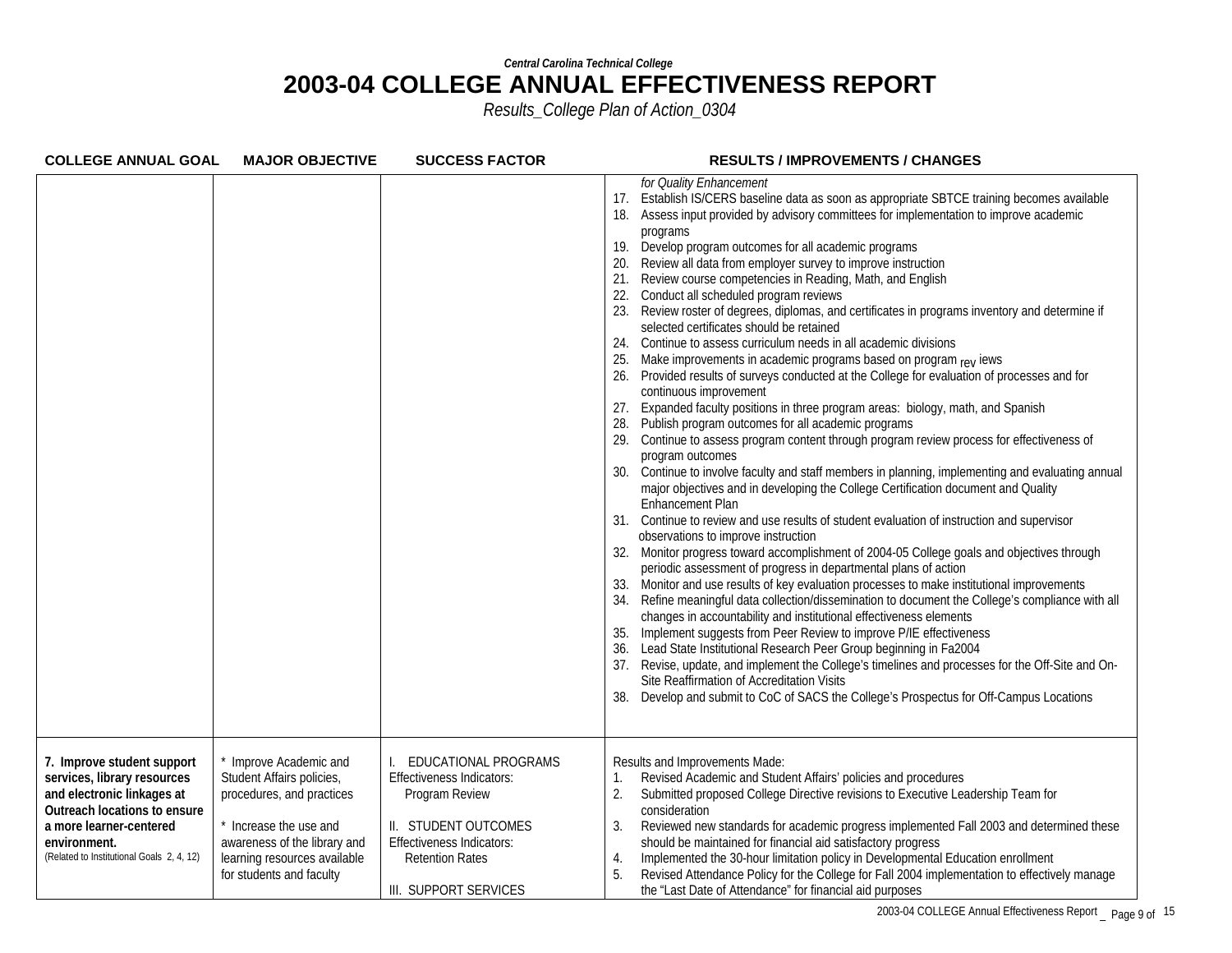| <b>COLLEGE ANNUAL GOAL</b><br><b>MAJOR OBJECTIVE</b> | <b>SUCCESS FACTOR</b>                    | <b>RESULTS / IMPROVEMENTS / CHANGES</b>                                                                                                                                             |
|------------------------------------------------------|------------------------------------------|-------------------------------------------------------------------------------------------------------------------------------------------------------------------------------------|
| Improve the retention and                            | Effectiveness Indicators:                | Implemented residency requirements for admissions processing<br>6.                                                                                                                  |
| subsequent graduation of                             | <b>Evaluation of Academic Advisement</b> | 7.<br>Communicated FERPA information to College personnel                                                                                                                           |
| students                                             | <b>Client Satisfaction</b>               | Revised practices for College testing procedures<br>8.                                                                                                                              |
|                                                      | Quality of Programs and Services         | 9.<br>Revised practices for effective advisement                                                                                                                                    |
| Provide consistent and                               | <b>Access and Equity</b>                 | Offered increased activities in the Library to increase student and faculty/staff awareness of<br>10.                                                                               |
| accurate advisement of                               | ibrary Resources and Services            | Library resources                                                                                                                                                                   |
| students                                             | L Marketing                              | Updated Library holdings and Library usage information<br>11.                                                                                                                       |
|                                                      |                                          | 12. Migrated to a new online Library catalog                                                                                                                                        |
|                                                      | IV. COLLABORATION                        | Increased online resources such as eBooks and full text journal databases<br>13.                                                                                                    |
|                                                      | Effectiveness Indicators:                | Increased Library resources at outreach locations<br>14.                                                                                                                            |
|                                                      | Community Outreach                       | Maintained work of College Retention Committee to improve retention rate and graduation rate<br>15.                                                                                 |
|                                                      | Support of Economic Development          | Integrated retention principles throughout Academic and Student Affairs<br>16.                                                                                                      |
|                                                      | <b>Adult Education</b>                   | Implemented the STAIRS program and delivered workshops to all DVS students each semester                                                                                            |
|                                                      |                                          | during and received high evaluation ratings on the delivery of this program                                                                                                         |
|                                                      | V. ACCESSIBILITY                         | 18. Supported Student Activities to provide access to student organizations and maintained five-                                                                                    |
|                                                      | Effectiveness Indicators:                | star status of the College's Chapter of Phi Theta Kappa                                                                                                                             |
|                                                      | Accessibility to Citizens of Area        | Provided stipends (using Perkins funds) to faculty serving as advisors to student organizations<br>19.                                                                              |
|                                                      | <b>Outreach Locations/Services</b>       | Reviewed the Awards Convocation program to more effectively serve students<br>20.                                                                                                   |
|                                                      |                                          | Revised content of New Student Orientation and changed the date for Fall 2004 to<br>21.                                                                                             |
|                                                      | VI. ADMINISTRATION/RESOURCES             | accommodate students earlier in the registration and advisement process                                                                                                             |
|                                                      | <b>Effectiveness Indicators:</b>         | 22.<br>Updated and maintained faculty advisor list                                                                                                                                  |
|                                                      | Development and Use of Technology        | Offered training for all faculty in advisement procedures and Campus Pipeline services<br>23.                                                                                       |
|                                                      | Employee Performance Management          | Utilized On-Course and Web for Faculty for the retention of advisement and registration data<br>24.                                                                                 |
|                                                      | Cooperative Planning                     | Reviewed all COMPASS scores and made revisions to admissions standards to eliminate the                                                                                             |
|                                                      |                                          | writing sample requirement                                                                                                                                                          |
|                                                      |                                          | Revised all procedures for Adult Education referrals and hosted annual meeting with Adult<br>26.                                                                                    |
|                                                      |                                          | Education Coordinators from the College's four-county service area                                                                                                                  |
|                                                      |                                          | 27. Adopted a statewide minimum score for Reading placement for College entry                                                                                                       |
|                                                      |                                          | Improved communications between the staff in the Student Services area and the academic                                                                                             |
|                                                      |                                          | program areas                                                                                                                                                                       |
|                                                      |                                          | 29. Implemented recommendations of Health Sciences Division for a Competitive Entry program in<br>the Associate Degree Nursing, Practical Nursing, and Surgical Technology programs |
|                                                      |                                          | Held registration critique each semester and used results to improve administrative processes                                                                                       |
|                                                      |                                          | 30.<br>for registration and advisement                                                                                                                                              |
|                                                      |                                          |                                                                                                                                                                                     |
|                                                      |                                          | 31. Implemented on-line registration in selected programs                                                                                                                           |
|                                                      |                                          | Future Improvements:                                                                                                                                                                |
|                                                      |                                          | Continue to review all Academic and Student Affairs policies for relevance and submit changes                                                                                       |
|                                                      |                                          | for consideration to Council of Deans and Directors, Academic Management Team, and                                                                                                  |
|                                                      |                                          | Leadership Team                                                                                                                                                                     |
|                                                      |                                          | Monitor all standards for academic progress to determine appropriateness<br>2.                                                                                                      |
|                                                      |                                          | Monitor the implementation of Attendance Policy with changes effective for Fall 2004<br>3.                                                                                          |
|                                                      |                                          | Continue to provide FERPA information to all college employees<br>4.                                                                                                                |
|                                                      |                                          | Implement and monitor new College testing procedures and facilities utilization<br>5.                                                                                               |
|                                                      |                                          | Continue to assess advisement procedures for improvement of programs and services<br>6.                                                                                             |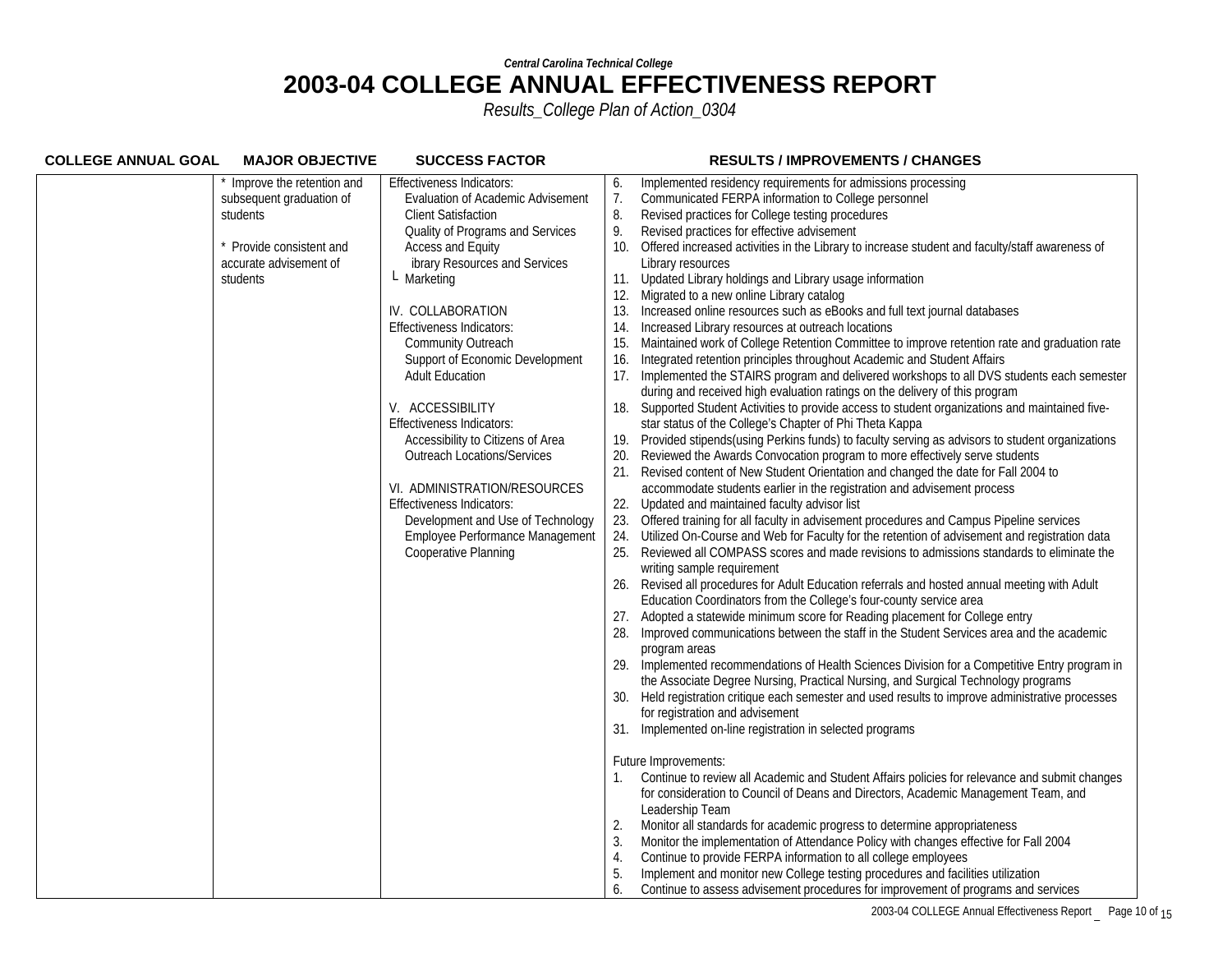| <b>COLLEGE ANNUAL GOAL</b>                                                                                                                                                                                                                                           | <b>MAJOR OBJECTIVE</b>                                                                                                                                                                                                                                                                                                                                            | <b>SUCCESS FACTOR</b>                                                                                                                                                                                                                                                                                                                                                                                                                                                                                                                                | <b>RESULTS / IMPROVEMENTS / CHANGES</b>                                                                                                                                                                                                                                                                                                                                                                                                                                                                                                                                                                                                                                                                                                                                                                                                                                                                                                                                                                                                                                                                                                                                                                                                                                                                                                                                                                                                                                                                                                                                                                                                                                                                                                                                                     |
|----------------------------------------------------------------------------------------------------------------------------------------------------------------------------------------------------------------------------------------------------------------------|-------------------------------------------------------------------------------------------------------------------------------------------------------------------------------------------------------------------------------------------------------------------------------------------------------------------------------------------------------------------|------------------------------------------------------------------------------------------------------------------------------------------------------------------------------------------------------------------------------------------------------------------------------------------------------------------------------------------------------------------------------------------------------------------------------------------------------------------------------------------------------------------------------------------------------|---------------------------------------------------------------------------------------------------------------------------------------------------------------------------------------------------------------------------------------------------------------------------------------------------------------------------------------------------------------------------------------------------------------------------------------------------------------------------------------------------------------------------------------------------------------------------------------------------------------------------------------------------------------------------------------------------------------------------------------------------------------------------------------------------------------------------------------------------------------------------------------------------------------------------------------------------------------------------------------------------------------------------------------------------------------------------------------------------------------------------------------------------------------------------------------------------------------------------------------------------------------------------------------------------------------------------------------------------------------------------------------------------------------------------------------------------------------------------------------------------------------------------------------------------------------------------------------------------------------------------------------------------------------------------------------------------------------------------------------------------------------------------------------------|
|                                                                                                                                                                                                                                                                      |                                                                                                                                                                                                                                                                                                                                                                   |                                                                                                                                                                                                                                                                                                                                                                                                                                                                                                                                                      | Assess Library usage and make recommendations for effective use of resources<br>$\mathcal{L}$ .<br>8.<br>Assess Library resources at offsite and satellite locations and determine adequacy, enhancing<br>holdings where appropriate<br>9.<br>Review all retention data and determine progress of retention efforts<br>Assess STAIRS effectiveness in relation to retention efforts<br>10.<br>Provide training for Student Activities leaders and assess management of student<br>organizations<br>12. Continue to assess College sponsored programs for students, such as Awards<br>Convocation and New Student Orientation<br>13. Provide Advisor Training for student organization advisors<br>14. Rev ise content of faculty advisor training based upon feedback from the Academic<br>Management Team and Council of Deans and Directors<br>15. Continue to assess appropriateness of academic placement scores relative to student<br><b>SUCCESS</b><br>16. Continue to offer Skills Institute through collaborative arrangement with area Adult Ed<br>Assess implementation of Competitive Entry process for selected Health Sciences<br>programs<br>18.<br>Implement changes to improve registration procedures and student services based on results of<br>Reg istration Critique                                                                                                                                                                                                                                                                                                                                                                                                                                                                                                  |
| 8. Strengthen the<br>comprehensive recruiting<br>and public relations<br>strategies that clearly<br>communicate to College<br>constituents information<br>related to curriculum<br>offerings, and program<br>delivery options.<br>(Related to Institutional Goal 11) | * Increase overall College<br>FTE and headcount<br>enrollment by 5 percent from<br>previous year<br>* Ensure continued<br>transferability of courses and<br>programs<br>* Increase working<br>relationship with Shaw AFB<br>area and Kershaw County<br>* Continue marketing non-<br>credit courses and<br><b>Environmental Training</b><br>Center (ETC) offerings | EDUCATIONAL PROGRAMS<br>Effectiveness Indicators:<br>Program Review<br><b>Advisory Committee Feedback</b><br>III. SUPPORT SERVICES<br><b>Effectiveness Indicators:</b><br>Client satisfaction<br>Quality of Programs and Services<br>Recruitment<br>Marketing<br>IV. COLLABORATION<br><b>Effectiveness Indicators:</b><br>Community Outreach<br>Support of Economic Development<br>Quality of Programs and Services<br>V. ACCESSIBILITY<br>Effectiveness Indicator:<br>Transfer-in Rates<br>VI. ADMINISTRATION/RESOURCES<br>Effectiveness Indicator: | Results and Improvements Made:<br>Fall 03 enrollment compared to Fall 02 decreased by 2.4 percent headcount and decreased by<br>4.8 percent FTE<br>Developed marketing plans to target specific programs in industrial and engineering technology<br>2.<br>3.<br>Implemented Kuder Career Assessment online inventory<br>4.<br>Increased science course offerings in Biology and Chemistry in order to accommodate an<br>overall enrollment increase in these courses<br>5.<br>Enhanced the overall scheduling formats with Saturday, one-night per week classes, distance,<br>and outreach locations<br>6.<br>Planned and implemented a marketing plan for recruitment of students and increasing the<br>public's awareness of the role of the technical college system<br>7.<br>Implemented Microbiology course offerings to accommodate growth in science<br>Revised and published new academic program brochures<br>8.<br>9.<br>Published Program Profiles to be used in College recruitment initiatives<br>10.<br>Developed specialized marketing initiatives for the NRM, EVT, Industrial and Engineering<br>Technology, and Cisco programs<br>Published a Parent's Guide for parents of prospective students<br>11.<br>Held special recruitment and college awareness programs including the Bridges Competition,<br>Speech Bowl, Psychology Bowl, Coffee House, and College Open House at various College<br>locations<br>Held program Advisory Committee meetings for each academic program<br>13.<br>Worked closely with Registrar to ensure transferability of courses both in and out of the College<br>14.<br>Developed and implemented new forms for communicating transfer credit<br>15.<br>16.<br>Identified various methods of tracking the progress of AA and AS students |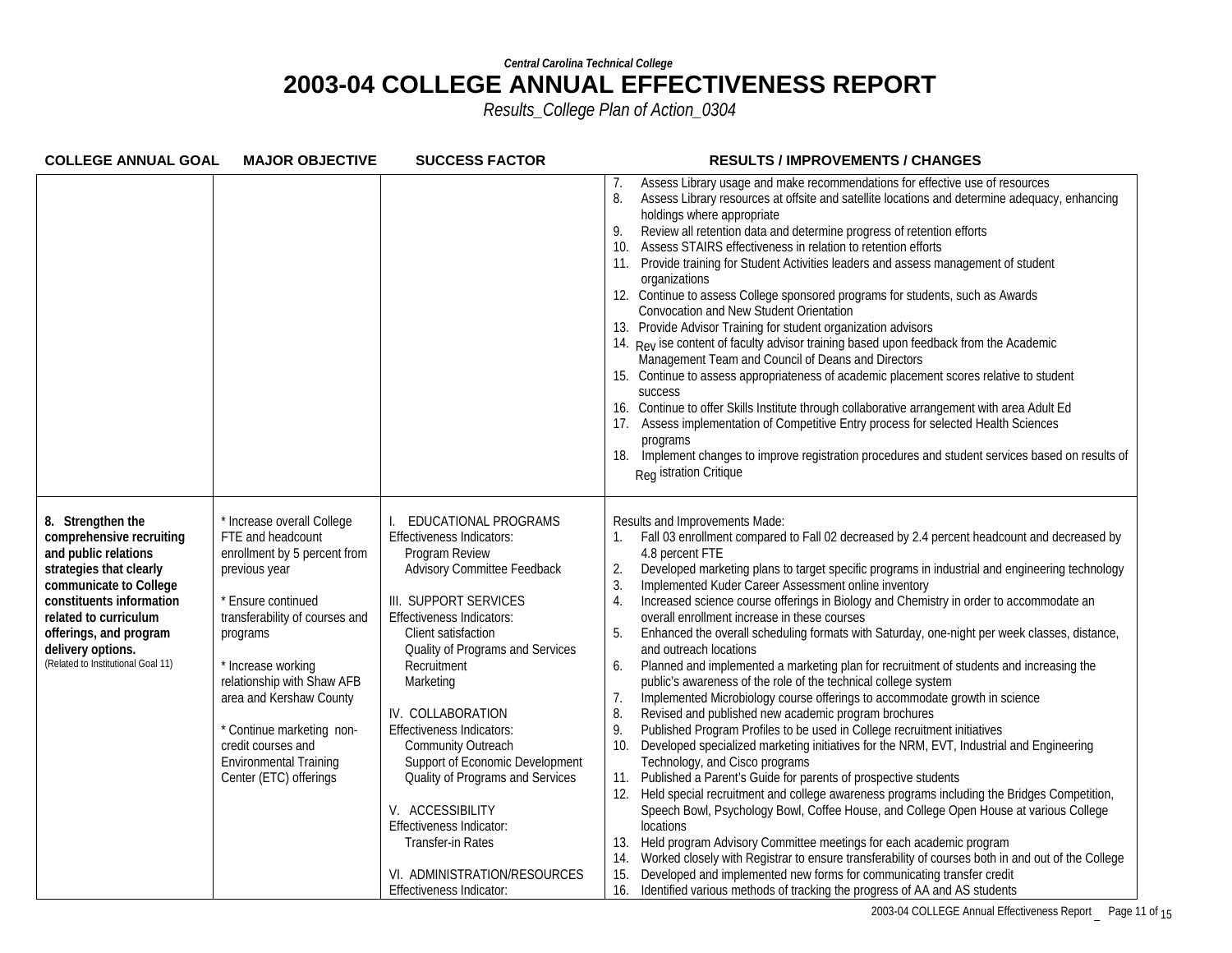| <b>COLLEGE ANNUAL GOAL</b>                                                                                                                                        | <b>MAJOR OBJECTIVE</b>                                                                                                                                                                                                                                                                                                         | <b>SUCCESS FACTOR</b>                                                                                                                                                                                                                                                                                 | <b>RESULTS / IMPROVEMENTS / CHANGES</b>                                                                                                                                                                                                                                                                                                                                                                                                                                                                                                                                                                                                                                                                                                                                                                                                                                                                                                                                                                                                                                     |
|-------------------------------------------------------------------------------------------------------------------------------------------------------------------|--------------------------------------------------------------------------------------------------------------------------------------------------------------------------------------------------------------------------------------------------------------------------------------------------------------------------------|-------------------------------------------------------------------------------------------------------------------------------------------------------------------------------------------------------------------------------------------------------------------------------------------------------|-----------------------------------------------------------------------------------------------------------------------------------------------------------------------------------------------------------------------------------------------------------------------------------------------------------------------------------------------------------------------------------------------------------------------------------------------------------------------------------------------------------------------------------------------------------------------------------------------------------------------------------------------------------------------------------------------------------------------------------------------------------------------------------------------------------------------------------------------------------------------------------------------------------------------------------------------------------------------------------------------------------------------------------------------------------------------------|
|                                                                                                                                                                   |                                                                                                                                                                                                                                                                                                                                | Cooperative Planning                                                                                                                                                                                                                                                                                  | 17. Participated in senior college transfer seminars at Winthrop, College of Charleston, and<br>University of South Carolina<br>18. Assessed non-credit (CE) and credit programming needs for Shaw ABF<br>19. Offered at least 50 different types of continuing education enrollment opportunities at Shaw<br>Center and Kershaw County<br>Promoted the non-credit CDL program at Shaw AFB and Kershaw County<br>20.<br>21. Developed Continuing Education affiliation with Certifying Associations such as Nursing Home<br>Administrators, Social Workers, Bankers, CPAs and co-sponsored/ offered required<br>professional non-credit continuing education to these groups<br>22. Offered increased number of non-credit computer-related courses<br>23. Developed and mailed CE course catalogs in a timely manner<br>24. Developed improved system of producing/mailing CE and ETC flyers to target groups<br>Established and maintained improved CE mailing list<br>26. Evaluated Campus Pipeline for marketing non-credit courses and improved CE and ETC<br>webpage  |
|                                                                                                                                                                   |                                                                                                                                                                                                                                                                                                                                |                                                                                                                                                                                                                                                                                                       | Future Improvements:<br>Compare fall enrollment trends to determine College and program growth patterns to plan<br>effectively for student population in delivering programs and services<br>Develop comprehensive plan to implement Kuder Career Assessment program<br>2.<br>Continue to develop and implement effective course scheduling procedures<br>3.<br>Implement marketing and recruitment plans for collegiate image in community<br>4.<br>5.<br>Assess the effectiveness of marketing initiatives<br>Assess programming needs in science department to meet expanding student enrollment<br>6.<br>7.<br>Assess effectiveness of College publications and determine publication needs<br>8.<br>Maintain communication with personnel at senior institutions to facilitate ease of transfer for<br>students<br>Increase new and enhance current working relationships with Shaw AFB and Kershaw areas<br>9.<br>Continue to make improvements in College website<br>10.<br>11. Use results of assessment of non-credit (CE) needs for Shaw ABF to improve offerings |
| 9. Provide increased<br>technology-based solutions<br>that enhance efficiency and<br>customer service at the<br>College.<br>(Related to Institutional Goals 2, 3) | * Create a cooperative and<br>collaborative method of<br>providing consistent and<br>reliable access to high quality<br>and innovative technology<br>solutions to assist the<br>College in achieving its<br>mission<br>Increase the use of<br>information technology<br>resources for communication,<br>student functions, and | EDUCATIONAL PROGRAMS<br>Effectiveness Indicators:<br>Alumni Survey<br><b>Graduate Survey</b><br>III. SUPPORT SERVICES<br><b>Effectiveness Indicators:</b><br><b>Client Satisfaction</b><br>Quality of Programs and Services<br>Access and Equity<br>ibrary Resources and Services<br>V. ACCESSIBILITY | Results and Improvements Made:<br>Prioritized instructional technology equipment requests<br>Received approval of administrative plans by the SC Budget and Control Board<br>2.<br>3.<br>Reviewed and responded to survey responses of student satisfaction with College<br>resources<br>Participated in the SCT Consortium for the planning of a Banner implementation and<br>selection of platform<br>Identified methods for using technology for student, faculty, and staff efficiency through<br>the work of College ASUG<br>Implemented online grading for full and adjunct faculty<br>6.<br>Expanded the services of the College's Media area for faculty and staff on Main<br>7 <sub>1</sub><br>Campus and outreach locations<br>8.<br>Completed deployment of Web for Students to eligible students in approved programs                                                                                                                                                                                                                                           |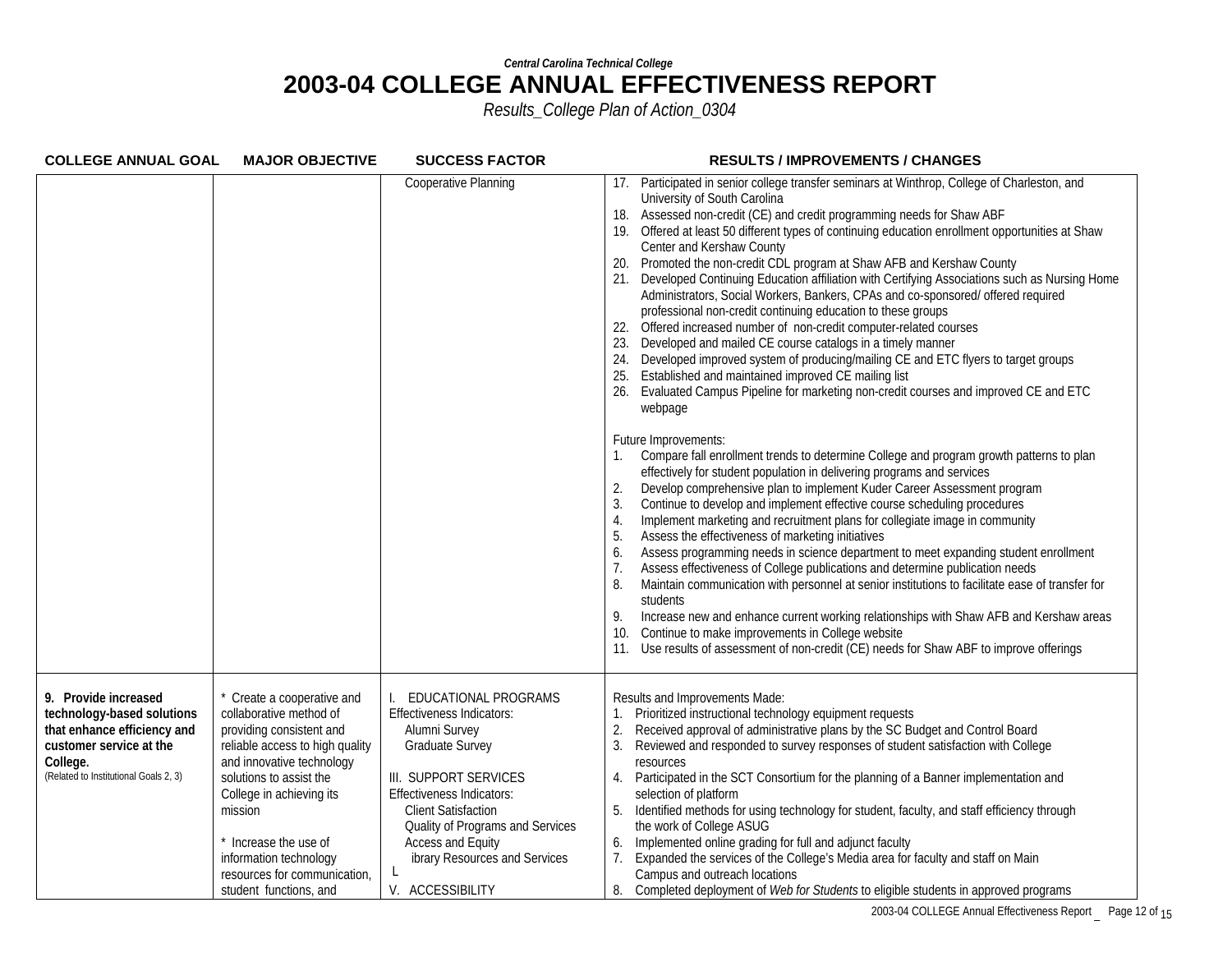| <b>COLLEGE ANNUAL GOAL</b>                                                                                                   | <b>MAJOR OBJECTIVE</b>                                                                                                                                                                                                                                                                                                                                                                                                                                                                                                                                                                                                                                                                                        | <b>SUCCESS FACTOR</b>                                                                                                                                                                                                                                                                                                                    | <b>RESULTS / IMPROVEMENTS / CHANGES</b>                                                                                                                                                                                                                                                                                                                                                                                                                                                                                                                                                                                                                                                                                                                                                                                                                                                                                                                                                                                                                                                                                                                                                                                                                                                                                                                                                                                                                                                                                                                                                                                                                                                                                                                                                                                                                                                                                                                                                                                                                 |
|------------------------------------------------------------------------------------------------------------------------------|---------------------------------------------------------------------------------------------------------------------------------------------------------------------------------------------------------------------------------------------------------------------------------------------------------------------------------------------------------------------------------------------------------------------------------------------------------------------------------------------------------------------------------------------------------------------------------------------------------------------------------------------------------------------------------------------------------------|------------------------------------------------------------------------------------------------------------------------------------------------------------------------------------------------------------------------------------------------------------------------------------------------------------------------------------------|---------------------------------------------------------------------------------------------------------------------------------------------------------------------------------------------------------------------------------------------------------------------------------------------------------------------------------------------------------------------------------------------------------------------------------------------------------------------------------------------------------------------------------------------------------------------------------------------------------------------------------------------------------------------------------------------------------------------------------------------------------------------------------------------------------------------------------------------------------------------------------------------------------------------------------------------------------------------------------------------------------------------------------------------------------------------------------------------------------------------------------------------------------------------------------------------------------------------------------------------------------------------------------------------------------------------------------------------------------------------------------------------------------------------------------------------------------------------------------------------------------------------------------------------------------------------------------------------------------------------------------------------------------------------------------------------------------------------------------------------------------------------------------------------------------------------------------------------------------------------------------------------------------------------------------------------------------------------------------------------------------------------------------------------------------|
|                                                                                                                              | administrative purposes<br>* Provide academic and<br>administrative systems that<br>are responsive to the<br>operation and management<br>needs of the College and<br>delivered in a timely and<br>effective manner<br>* Create a support system<br>that trains and assists users<br>in effective use of<br>technology, and provides<br>comprehensive, responsive,<br>and efficient assistance with<br>sufficient flexibility to meet<br>the changing requirements of<br>users<br>* Provide a reliable and<br>responsive network<br>infrastructure such that users<br>are unhampered by<br>bandwidth, application, or<br>location<br>* Increase the flow and value<br>of information throughout the<br>College | <b>Effectiveness Indicators:</b><br>Accessibility to Citizens of Area<br><b>Outreach Locations/Services</b><br>VI. ADMINISTRATION/RESOURCES<br><b>Effectiveness Indicators:</b><br>Facility Development and Use<br>Development and Use of Technology<br>Professional Development Program<br><b>Mission Focus</b><br>Cooperative Planning | to complete the self-service functions with online registration<br>Continued to deploy additional and enhance existing self-service features of current<br>9.<br>College software, such as online access to articulation agreements, online financial<br>aid counseling and online graduation applications<br>10. Implemented the SBTCE Fixed Assets System<br>Began training for using Oracle and Banner systems<br>11.<br>12. Maintained the SCT software to within two weeks of vendor releases and facilitated<br>meetings for Administrative Systems Users Group (ASUG)<br>13. Modified the facilities system to accommodate new numbering scheme for buildings<br>and rooms<br>14. Modified CERS system in response to changes<br>Completed migration to Windows XP for all employees and computer lab facilities<br>15.<br>16. Maintained WebCT and created interface with SIS for loading student rosters<br>17. Expanded Help Desk services and functions to include IP Telephony and video<br>conferencing to accommodate 6,000 service calls this year versus 3,500 last year<br>18. Installed and implemented new Cisco AVVID architecture for voice, video, and data<br>communications over a converged network<br>19. Replaced an out-of-date H.320 protocol system with an additional Tandberg video<br>conferencing system using H.323 without additional networking hardware, allowing<br>use of video resources at Main Campus and F.E. Dubose<br>20. Rep laced various office computers and replaced 139 instructional computers as part<br>of the College's ongoing replacement cycle for instructional computing<br>21. Established new procedures for updating and maintaining the College website<br>22. Maintained and continued deployment of Exchange<br>Future Improvements:<br>Implement recommendations of ASUG to improve faculty, staff, and student technology<br>utilization<br>2.<br>Implement new procedures for use of Media Services<br>3.<br>Continue deployment of replacement cycle for instructional computing |
| 10. Develop the 2004-09<br>Central Carolina Technical<br>College Strategic Plan.<br>(Related to Institutional Goals 5, 6, 7) | Provide support in<br>developing the 2004-2009<br>Central Carolina Technical<br>College Strategic Plan                                                                                                                                                                                                                                                                                                                                                                                                                                                                                                                                                                                                        | IV. COLLABORATION<br>Effectiveness Indicators:<br>Community Outreach<br>Support of Economic Development<br>VI. ADMINISTRATION/RESOURCES<br><b>Effectiveness Indicators:</b><br><b>Mission Focus</b><br>Cooperative Planning                                                                                                              | Results and Improvements Made:<br>Developed and implemented the 2003 processes and timeline for constructing the 2004-09<br>College Strategic Plan for Continuous Improvement<br>Facilitated and documented activities of the College strategic planning team in accomplishing its<br>2.<br>purpose<br>Provided data and documents to FOCUS Groups, strategic planning team, and ELT<br>3.<br>Held College planning summit for foundation of planning and strategic decision making<br>4.<br>Completed the 2004-09 Strategic Plan for Continuous Improvement through broad-based<br>5.<br>participation of College's internal an external constituencies and submitted it to Area<br>Commission for final approval.<br>Disseminated 2004-2009 Strategic Plan college-wide<br>6.<br>7.<br>Continued to integrate planning with internal and external evaluation processes to ensure<br>mprovements in programs and services.                                                                                                                                                                                                                                                                                                                                                                                                                                                                                                                                                                                                                                                                                                                                                                                                                                                                                                                                                                                                                                                                                                                             |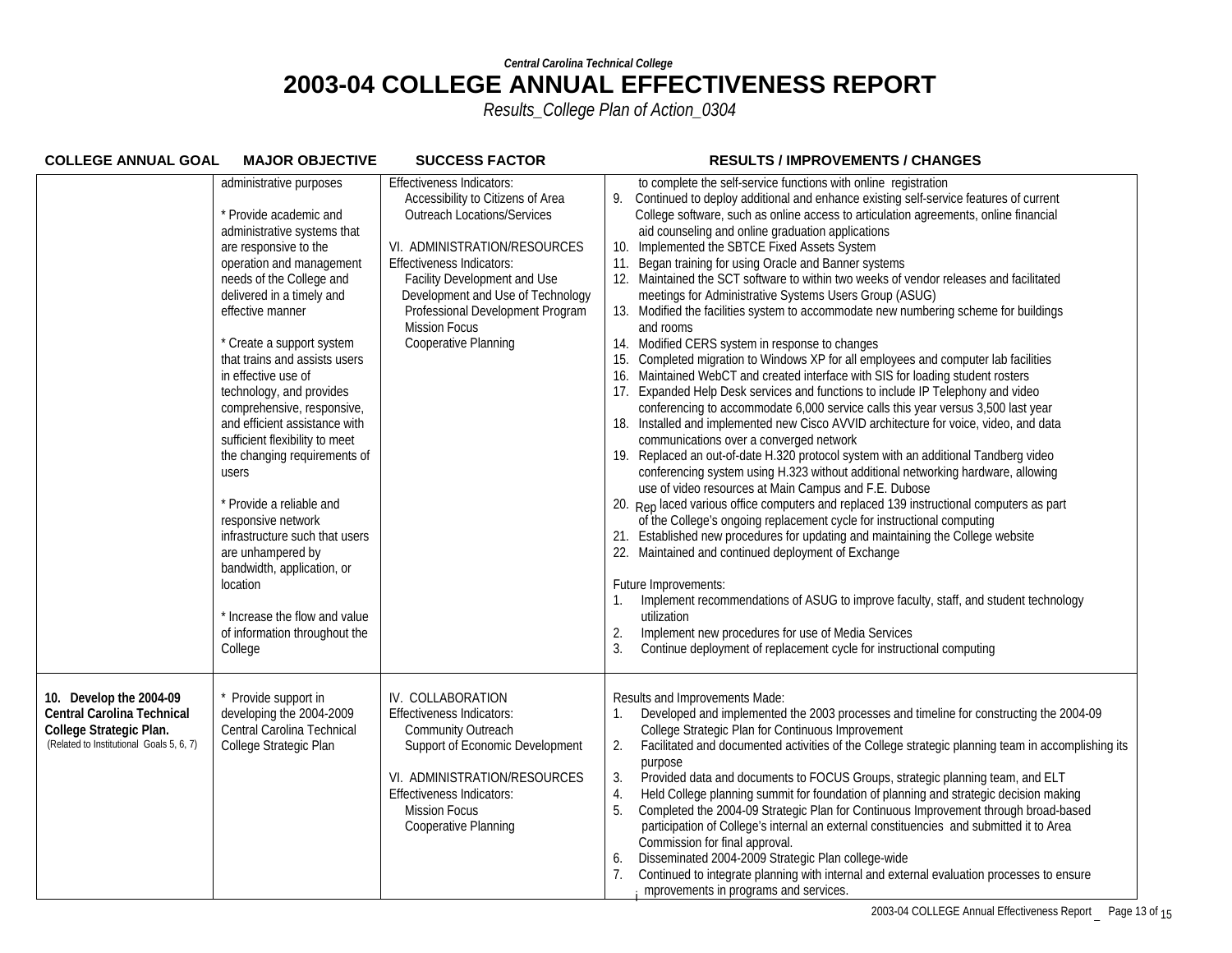| <b>COLLEGE ANNUAL GOAL</b>                                                                                                                                                                                                                                      | <b>MAJOR OBJECTIVE</b>                                                                                                                                                                   | <b>SUCCESS FACTOR</b>                                                                                                                                                                                                                                                                                                                                                                                                                                                                        | <b>RESULTS / IMPROVEMENTS / CHANGES</b>                                                                                                                                                                                                                                                                                                                                                                                                                                                                                                                                                                                                                                                                                                                                                                                                                                                                                                                                                                                                                                                                                                                                                                                                                                                                                                                                                                                                                                                                                                                                                                                                                                                                                                                                                                                                                                                                                                                                                                                                                                                                                                                                                                                                                                                                                                                                                                                                                                                                                                                                                                                    |
|-----------------------------------------------------------------------------------------------------------------------------------------------------------------------------------------------------------------------------------------------------------------|------------------------------------------------------------------------------------------------------------------------------------------------------------------------------------------|----------------------------------------------------------------------------------------------------------------------------------------------------------------------------------------------------------------------------------------------------------------------------------------------------------------------------------------------------------------------------------------------------------------------------------------------------------------------------------------------|----------------------------------------------------------------------------------------------------------------------------------------------------------------------------------------------------------------------------------------------------------------------------------------------------------------------------------------------------------------------------------------------------------------------------------------------------------------------------------------------------------------------------------------------------------------------------------------------------------------------------------------------------------------------------------------------------------------------------------------------------------------------------------------------------------------------------------------------------------------------------------------------------------------------------------------------------------------------------------------------------------------------------------------------------------------------------------------------------------------------------------------------------------------------------------------------------------------------------------------------------------------------------------------------------------------------------------------------------------------------------------------------------------------------------------------------------------------------------------------------------------------------------------------------------------------------------------------------------------------------------------------------------------------------------------------------------------------------------------------------------------------------------------------------------------------------------------------------------------------------------------------------------------------------------------------------------------------------------------------------------------------------------------------------------------------------------------------------------------------------------------------------------------------------------------------------------------------------------------------------------------------------------------------------------------------------------------------------------------------------------------------------------------------------------------------------------------------------------------------------------------------------------------------------------------------------------------------------------------------------------|
|                                                                                                                                                                                                                                                                 |                                                                                                                                                                                          |                                                                                                                                                                                                                                                                                                                                                                                                                                                                                              | Future Improvements:<br>Monitor annual progress toward accomplishment of institutional Strategic Directions through<br>College Annual Goals and division/unit objectives through periodic assessment of progress in<br>departmental plans of action<br>2.<br>Continue to refine evaluation processes to produce demonstrable use of results                                                                                                                                                                                                                                                                                                                                                                                                                                                                                                                                                                                                                                                                                                                                                                                                                                                                                                                                                                                                                                                                                                                                                                                                                                                                                                                                                                                                                                                                                                                                                                                                                                                                                                                                                                                                                                                                                                                                                                                                                                                                                                                                                                                                                                                                                |
| 11. Attract and retain<br>appropriately credentialed,<br>diverse, and talented faculty<br>to support a multi-cultural<br>campus environment<br>inclusive of the diversity<br>reflected in the College's<br>service region.<br>(Related to Institutional Goal 4) | Provide convenient faculty<br>and staff development and<br>training<br>Exchange accurate and<br>timely information to improve<br>communication and enhance<br>the culture of the College | III. SUPPORT SERVICES<br><b>Effectiveness Indicators:</b><br><b>Client Satisfaction</b><br>Quality of Programs and Services<br><b>Access and Equity</b><br>V. ACCESSIBILITY<br><b>Effectiveness Indicators:</b><br><b>Outreach Locations and Services</b><br>VI. ADMINISTRATION/RESOURCES<br><b>Effectiveness Indicators:</b><br>Management of Resources<br>Development and Use of Technology<br>Professional Development Program<br>Faculty/Staff Diversity<br><b>Employee Satisfaction</b> | Results and Improvements Made:<br>Provided faculty training and funding through participation in external conferences and<br>workshops<br>2.<br>Provided AMT with academic departmental training for supervisors emphasizing supervision of<br>academic programs and services<br>3.<br>Extended the Adjunct Orientation to a one-day event including technology training in August,<br>January, and May<br>Offered online PDP training activities to allow for greater flexibility and accessibility<br>4.<br>Expanded Adjunct Faculty Orientation to one-day format for Fall 2004<br>5.<br>Completed cross-training in the Center for Student Information, Admissions, and Financial Aid<br>6.<br>areas<br>7.<br>Provided Customer Service Training session for all members of Student Services<br>8.<br>Published catalog, student handbook/calendar, faculty handbook, adjunct faculty handbook,<br>semester course schedules, and advisory committee handbooks<br>9.<br>Held periodic faculty meetings to maintain communication<br>Held Adjunct Faculty Orientation at the beginning of each semester<br>10.<br>Held registration critique following fall and spring semester registrations<br>11.<br>Trained faculty on roster verification process from the Center for Student Information<br>12.<br>Increased awareness of advisement and admissions procedures through training sessions with<br>13.<br>faculty<br>Published monthly College-wide newsletter<br>Maintained standards for faculty loading and provided banking options for faculty teaching<br>15.<br>overloads<br>16. Assisted faculty members in expanding scope of teaching credentials<br>Provided financial assistance for faculty to acquire industry certification<br>17.<br>Achieved increase in annual overall EEO goal attainment from 87.9 percent in 2002 to 98.9<br>18.<br>percent in 2003, ranking the College 1 <sup>st</sup> among technical colleges and 3 <sup>rd</sup> among state agencies<br>19. Implemented a compensation plan for FY 04 that provided 2.5-3.0 percent merit increases, as<br>well as Christmas bonuses to employees in a year when there was no State funding available<br>for increases<br>Offered a Health Benefits Fair and health screenings to all employees<br>20.<br>Future Improvements:<br>Determine 2004-05 PDP activities based on input from evaluation of personnel needs<br>1.<br>Present supervisor training for AMT based upon requests from department chairs and program<br>2.<br>managers<br>Revise content of Adjunct Faculty Training to reflect changes in policies/procedures<br>3. |